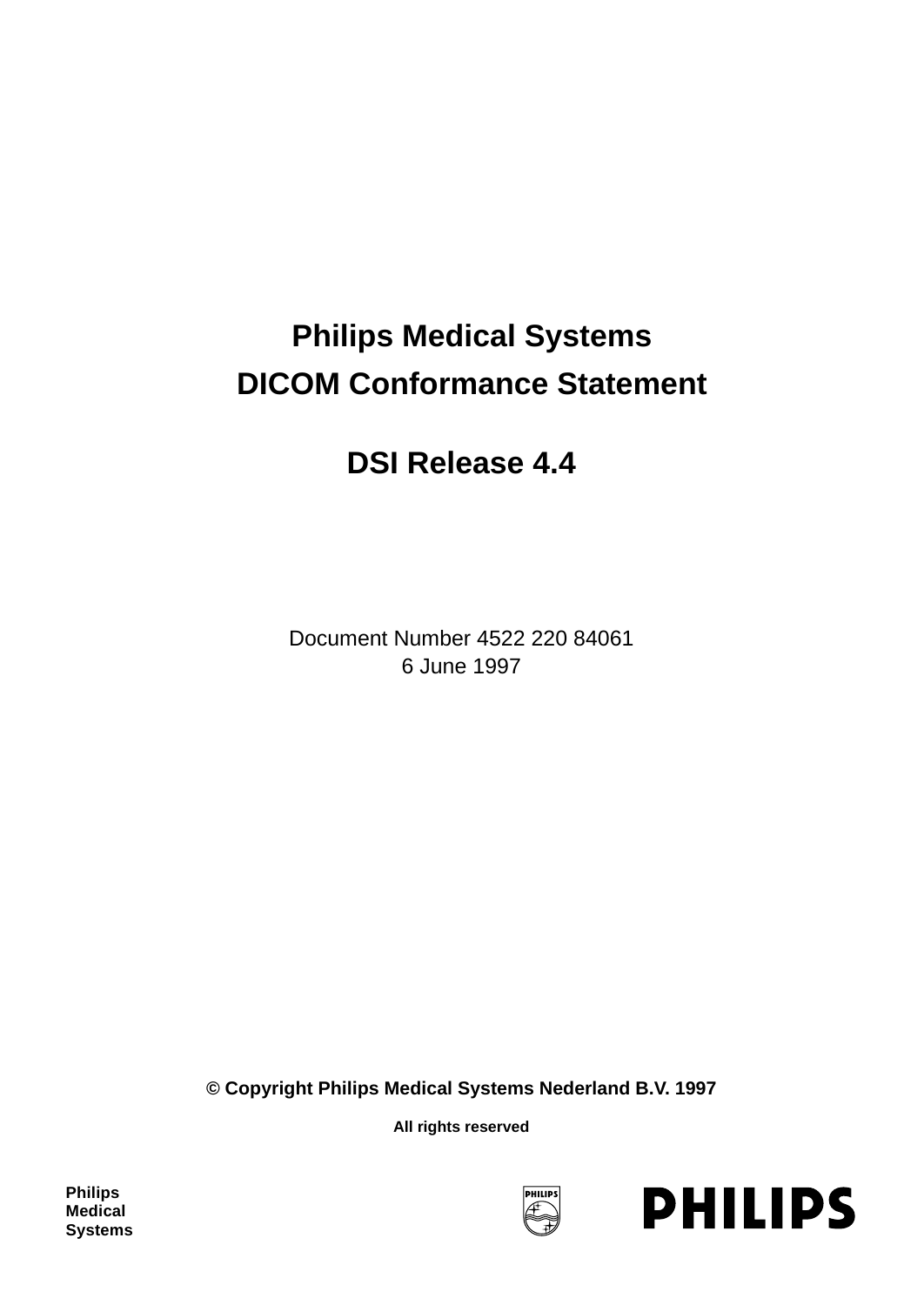# **Issued by:**

Philips Medical Systems Nederland B.V. Integrated Clinical Solutions, Marketing & Communications Building QP-0233 P.O. Box 10.000 5680 DA Best The Netherlands Tel.: +31 40 2763827 Fax.: +31 40 2763810 email: dicom@best.ms.philips.com Internet: http://www.philips.com/ms/solution/connect ftp://ftp.philips.com/pub/ms/dicom/Conformance\_Stmnts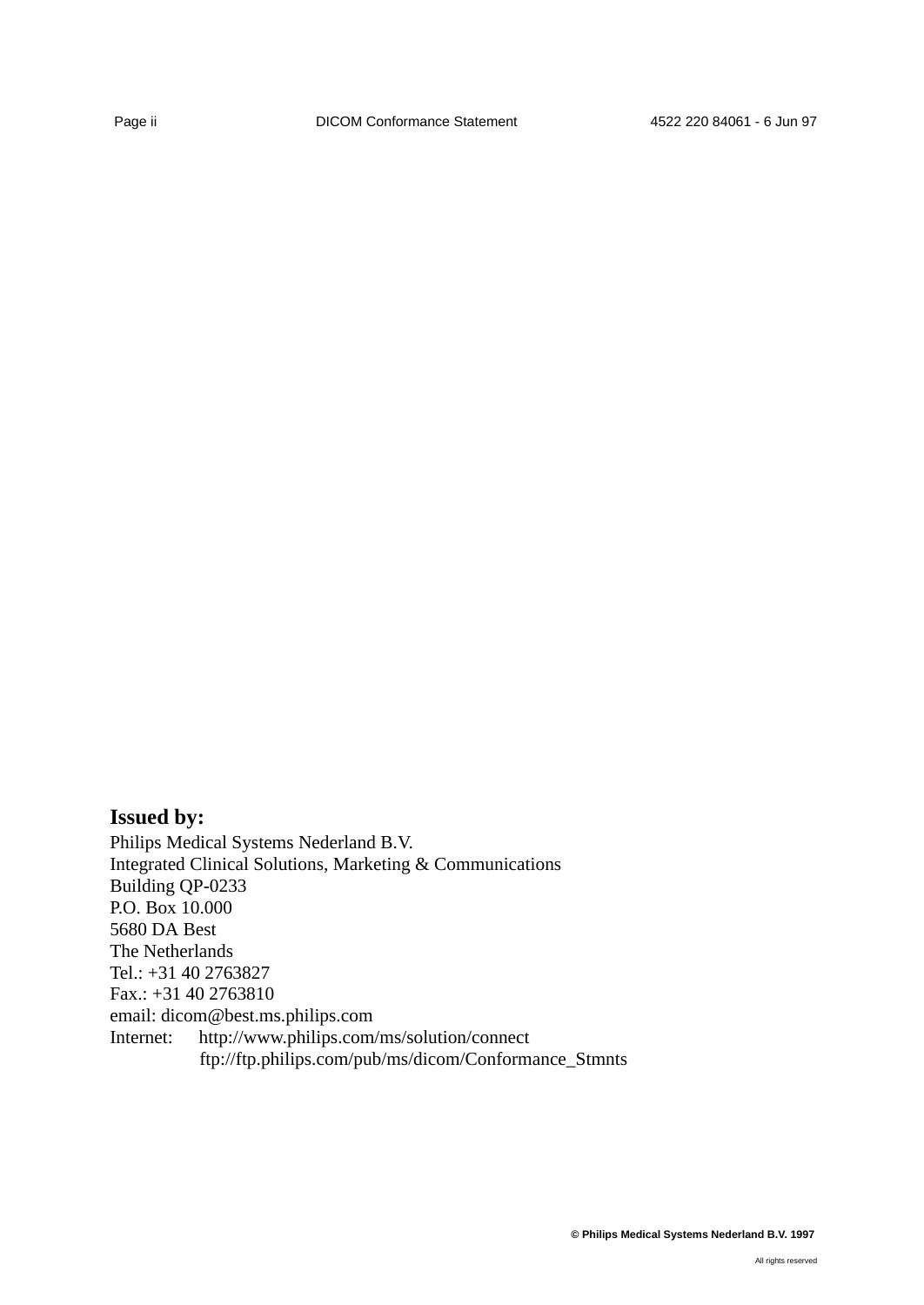# **Table of Contents**

| $\mathbf{1}$   |                                                                                                    |  |
|----------------|----------------------------------------------------------------------------------------------------|--|
| 1.1            | Scope and field of application $\dots \dots \dots \dots \dots \dots \dots \dots \dots \dots \dots$ |  |
| 1.2            |                                                                                                    |  |
| 1.3            |                                                                                                    |  |
| 1.4            |                                                                                                    |  |
| 1.5            |                                                                                                    |  |
| 1.6            |                                                                                                    |  |
| 2              |                                                                                                    |  |
| 2.1            |                                                                                                    |  |
| 2.1.1          | Description of the DSI DICOM Export Functionality  4                                               |  |
| 2.1.2          | Description of the DSI DICOM Modality Worklist Functionality . 5                                   |  |
| 2.2            |                                                                                                    |  |
| 2.3            |                                                                                                    |  |
| 3              |                                                                                                    |  |
| 3.1            |                                                                                                    |  |
| 3.1.1          |                                                                                                    |  |
| 3.1.2          |                                                                                                    |  |
| 3.1.3          |                                                                                                    |  |
| $\overline{4}$ |                                                                                                    |  |
| 4.1            |                                                                                                    |  |
| 4.1.1          |                                                                                                    |  |
| 5              |                                                                                                    |  |
| 6              |                                                                                                    |  |
| 6.1            | AE Title/Presentation Address mapping  13                                                          |  |
| 6.1.1          |                                                                                                    |  |
| 6.1.2          |                                                                                                    |  |
| 6.2            |                                                                                                    |  |
| 7              |                                                                                                    |  |
| 8              | Overview of the applied X-Ray Fluoroscopy (XRF) Image IOD 15                                       |  |
| 9              | Overview of the applied Secondary Capture (SC) Image IOD 19                                        |  |
| 10             | Overview of the applied Modality Worklist IOD 23                                                   |  |
| 11             | Overview of the applied Study Component Management IOD 24                                          |  |
|                |                                                                                                    |  |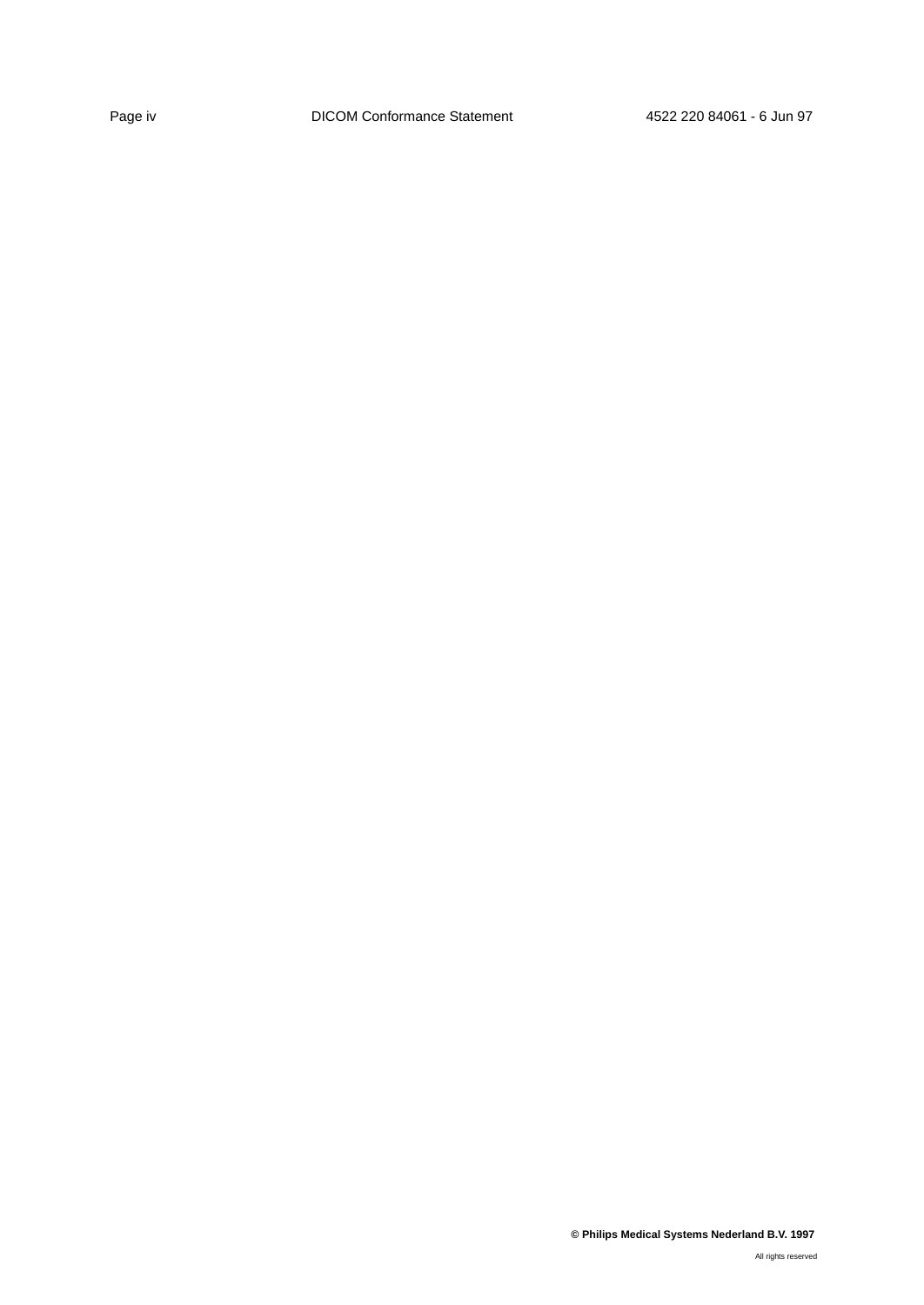**1 Introduction**

This chapter provides general information about the purpose, scope and contents of this Conformance Statement.

# **1.1 Scope and field of application**

The scope of this DICOM Conformance Statement is to facilitate data exchange with equipment of Philips Medical Systems. This document specifies the compliance to the DICOM standard (formally called the NEMA PS 3.X-1993 standards). It contains a short description of the applications involved and provides technical information about the data exchange capabilities of the equipment. The main elements describing these capabilities are: the supported DICOM Service Object Pair (SOP) Classes, Roles, Information Object Definitions (IOD) and Transfer Syntaxes.

The field of application is the integration of the Philips Medical Systems equipment into an environment of medical devices.

This Conformance Statement should be read in conjunction with the DICOM standard and its addenda. The conformance to the DICOM standard is a key element of the Inturis Program (see [INTURIS]).

# **1.2 Intended audience**

This Conformance Statement is intended for:

- (potential) customers.
- system integrators of medical equipment,
- marketing staff interested in system functionality,
- software designers implementing DICOM interfaces.

It is assumed that the reader is familiar with the DICOM standard.

### **1.3 Contents and structure**

The DICOM Conformance Statement is contained in chapter 2 through 7 and follows the contents and structuring requirements of DICOM PS 3.2-1993 and Supplement 2 (in case of Media specifications).

Additionally, the chapters following 7 specify the details of the applied IODs.

### **1.4 Used definitions, terms and abbreviations**

DICOM definitions, terms and abbreviations are used throughout this Conformance Statement. For a description of these, see NEMA PS 3.3-1993 and PS 3.4-1994.

The word Philips in this document refers to Philips Medical Systems.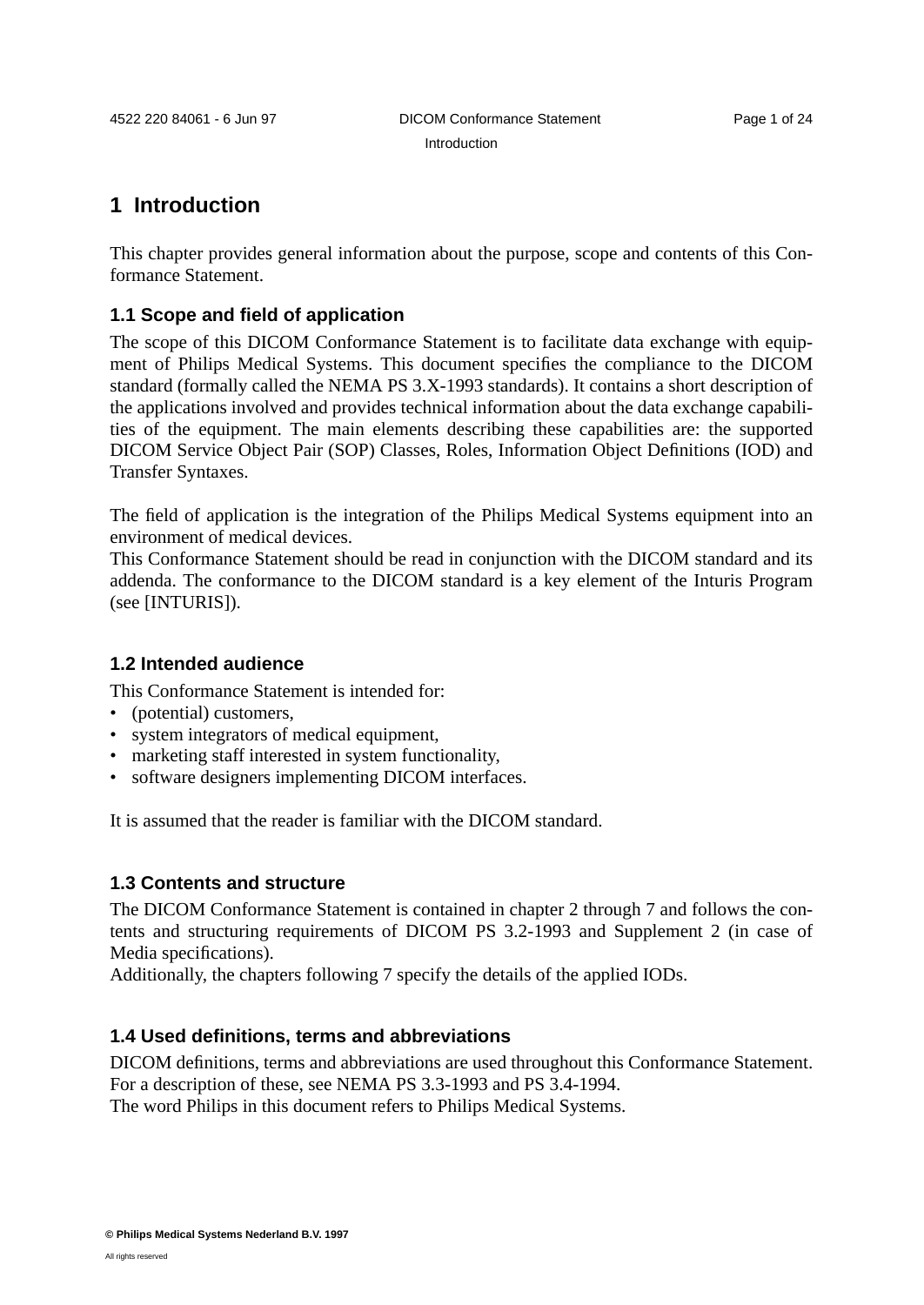Introduction

### **1.5 References**

| [DICOM] | The Digital Imaging and Communications in Medicine (DICOM) standard:   |
|---------|------------------------------------------------------------------------|
|         | NEMA PS $3.X$ (X refers to the part 1 - 13) and Supplements            |
|         | National Electrical Manufacturers Association (NEMA) Publication Sales |
|         | 1300 N. 17th Street, Suite 1847                                        |
|         | Rosslyn, Va. 22209, United States of America                           |
|         |                                                                        |

[INTURIS] Philips Inturis Program Integrated Clinical Solutions Philips Medical Systems Nederland B.V. (see address at page ii)

### **1.6 Important note to the reader**

This Conformance Statement by itself does not guarantee successful interoperability of Philips equipment with non-Philips equipment. The user (or user's agent) should be aware of the following issues:

### **• Interoperability**

Interoperability refers to the ability of application functions, distributed over two or more systems, to work successfully together. The integration of medical devices into a networked environment may require application functions that are not specified within the scope of DICOM. Consequently, using only the information provided by this Conformance Statement does not guarantee interoperability of Philips equipment with non-Philips equipment. It is the user's responsibility to analyse thoroughly the application requirements and to specify a solution that integrates Philips equipment with non-Philips equipment.

### **• Validation**

Philips equipment has been carefully tested to assure that the actual implementation of the DICOM interface corresponds with this Conformance Statement.

Where Philips equipment is linked to non-Philips equipment, the first step is to compare the relevant Conformance Statements. If the Conformance Statements indicate that successful information exchange should be possible, additional validation tests will be necessary to ensure the functionality, performance, accuracy and stability of image and image related data. It is the responsibility of the user (or user's agent) to specify the appropriate test suite and to carry out the additional validation tests.

### **• New versions of the DICOM Standard**

The DICOM Standard will evolve in future to meet the user's growing requirements and to incorporate new features and technologies. Philips is actively involved in this evolution and plans to adapt its equipment to future versions of the DICOM Standard. In order to do so, Philips reserves the right to make changes to its products or to discontinue its delivery. The user should ensure that any non-Philips provider linking to Philips equipment, also adapts to future versions of the DICOM Standard. If not, the incorporation of DICOM enhancements into Philips equipment may lead to loss of connectivity (in case of networking) and incompatibility (in case of media).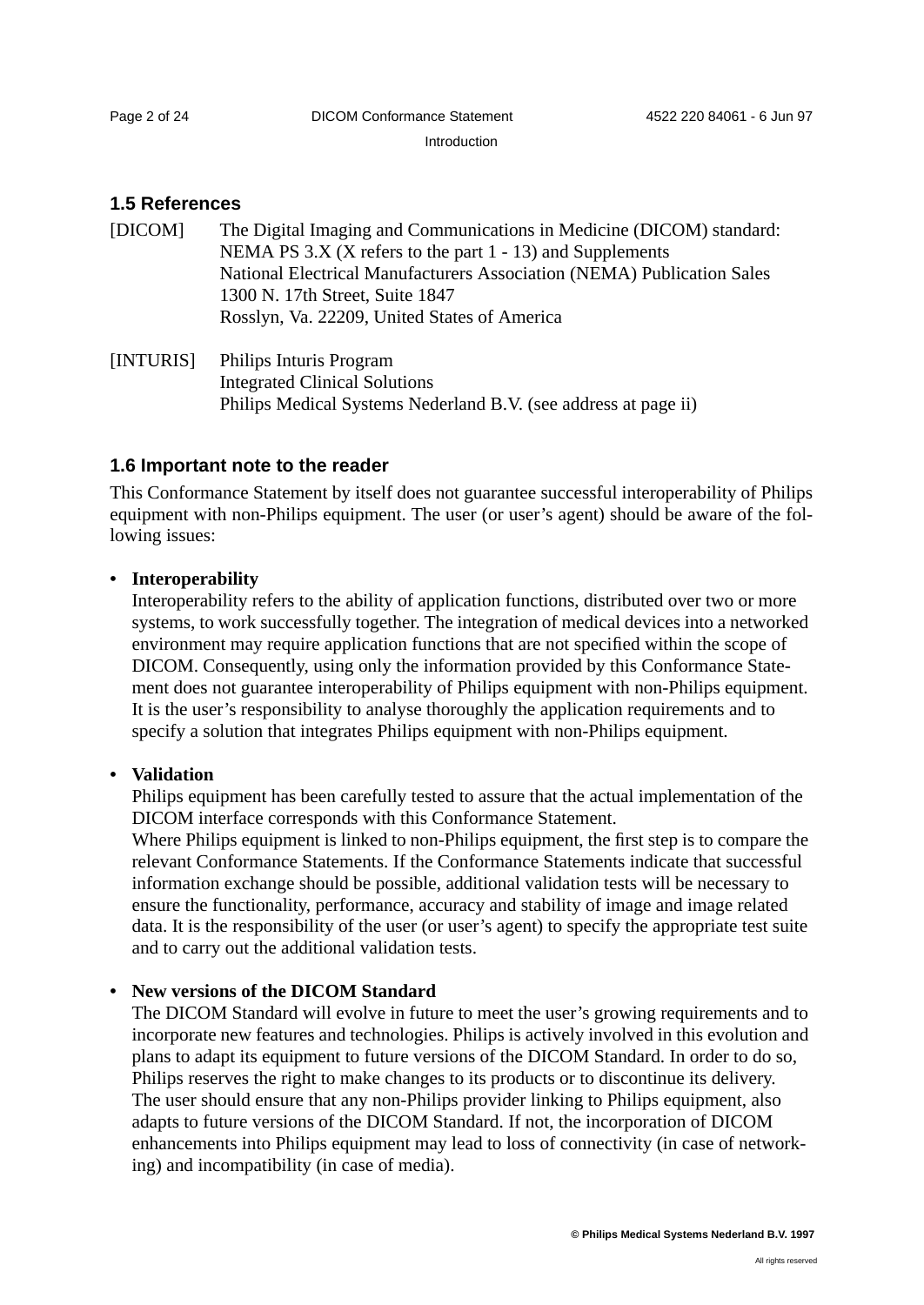# **2 Implementation model**

The DSI (Digital Spot Imaging) is a digital fluorography modality. It is part of an X-ray system. The main functions are:

- image acquisition and display
- image review and processing
- image handling, storage and networking
- administration of patient, physician and examination data

The main application areas are:

- R/F examinations
- vascular and non-vascular examinations
- angiography examinations
- tomography examinations
- interventional procedures

DSI Release 4.4 contains a DICOM Export function (to transfer DSI image data to a remote system) and a DICOM RIS interface (to retrieve an up-to-date Worklist from Radiology Information System).

### **2.1 Application Data Flow Diagram**

The DSI contains one Application Entity able to export DICOM images and handle Modality Worklists. The related Implementation Model is shown in Figure 2-1 on page 3.



#### **Figure 2-1: DSI DICOM Implementation Model**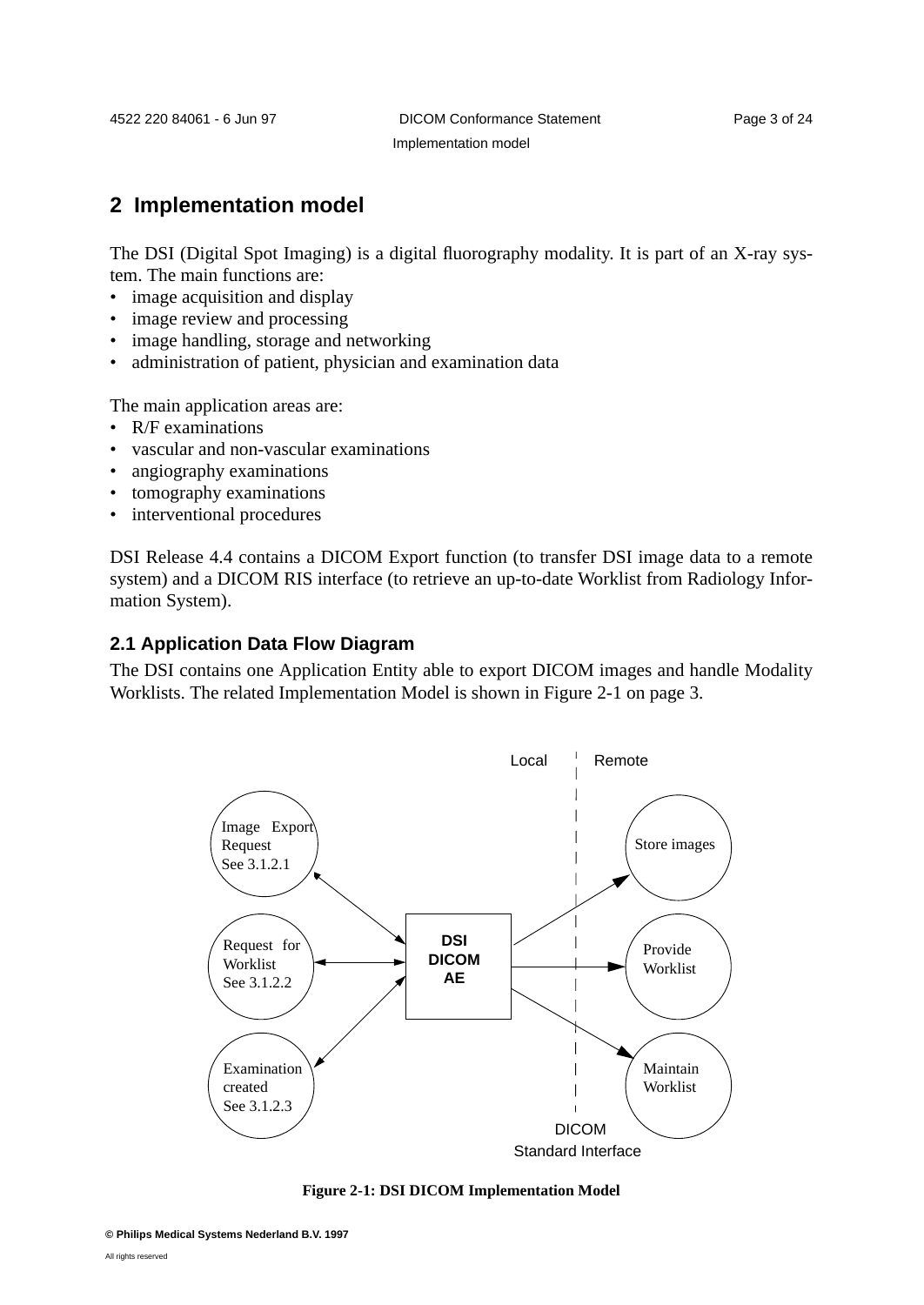# **2.1.1 Description of the DSI DICOM Export Functionality**

The DSI DICOM Export function is activated by an operator request. A remote destination is selected from the user interface, followed by the selection of the examination.

With DSI systems an examination corresponds to the DICOM Patient and Study level. Each examination contains one or more runs, corresponding to the DICOM Series level. Each run contains one or more images, corresponding to the DICOM Image level. This relationship is depicted in Figure 2-2 on page 4. DSI can contain up to 14 examinations, maximum 1280 runs per examination and maximum 1280 images per run.



**Figure 2-2: Relationship between the DSI and DICOM levels**

The DSI DICOM Export transfers a complete examination to a remote DICOM node. The transfer of a subset of images in an examination is not possible. During the DICOM store operation it is possible to perform a cancel operation on the store.

Image data to be transferred are instances of the DICOM X-Ray Radiofluoroscopic (XRF) or Secondary Capture (SC) classes. The following cases can be distinguished:

- The remote system supports both XRF and SC classes. Result will be that all fluoroscopy and exposure images are exported as XRF images and all other images (like external video) as SC images.
- The remote system supports the XRF class only. Result will be that all fluoroscopy and exposure images are exported as XRF images and all other images (like external video) are **not** exported.
- The remote system supports the SC class only. Result will be that all images are exported as SC images.
- The remote system supports neither the XRF nor SC class. Result will be that none of the image types can be exported.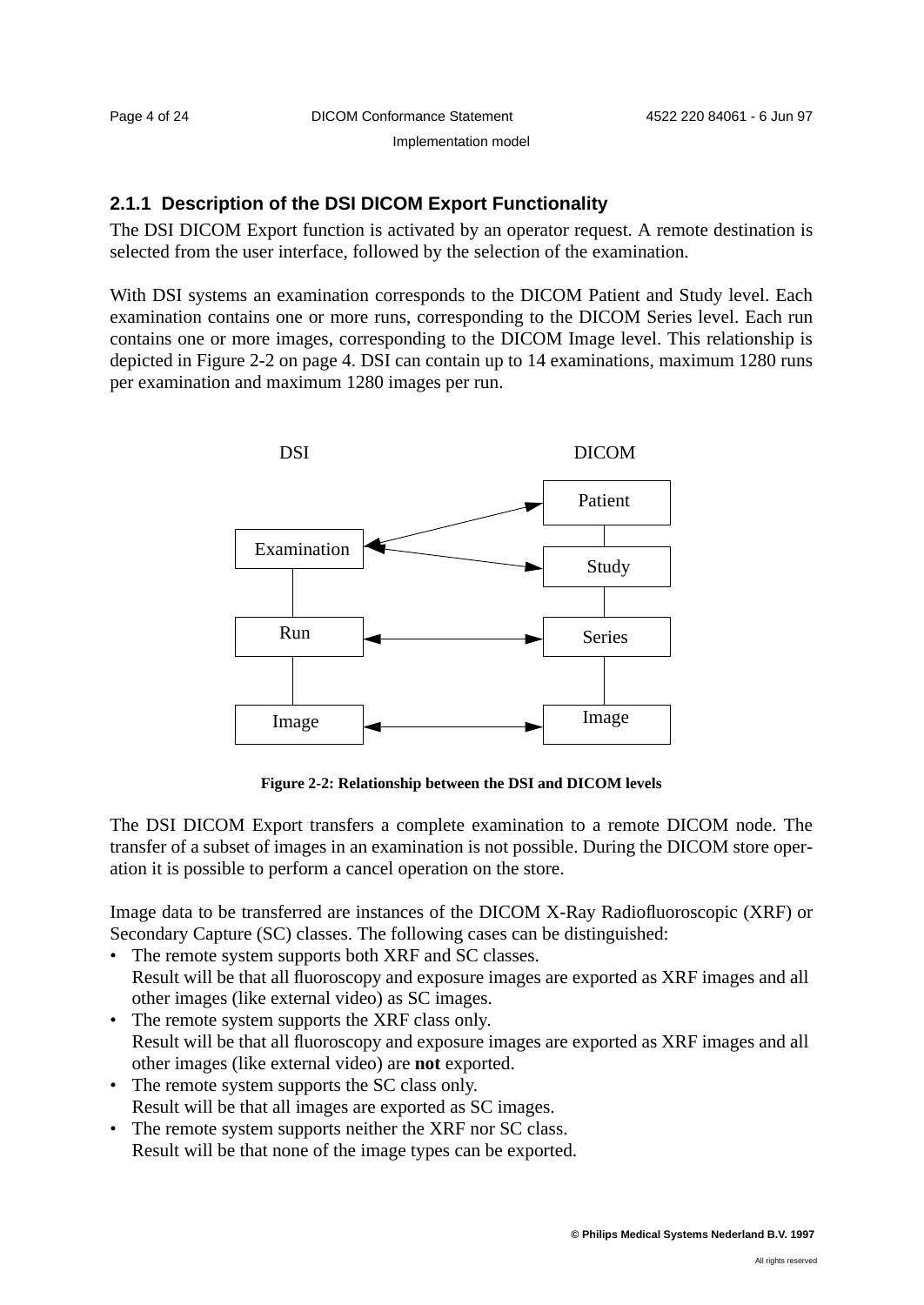During the DICOM export of an exposure or fluoroscopy image as XRF image the following image processing is performed by DSI: video invert, subtraction, pixel shift.

During the DICOM export of an exposure or fluoroscopy image as SC image the following image processing is performed by DSI: video invert, contrast, brightness, edge enhancement, subtraction, pixel shift.

During the DICOM export of an external video image as SC image the following image processing is performed by DSI: video invert, contrast, brightness, edge enhancement.

In case of a subtracted run the DICOM Export first stores the mask image, followed by the subtracted images from that run. No explicit indication is sent with the subtracted images, as to which image was used as the mask image. The image number in the run can be used as an implicit indication.

Images shown zoomed on the DIS are exported as normal (i.e. non zoomed) images. Annotations on zoomed images are not sent. DSI annotations on normal images are exported as Image Comments.

The images are intended for viewing purpose only.

The compatibility of image data re-imported (by media exchange) of the exported DICOM image data in an earlier stage is not defined.

DSI logs certain events related to the DICOM export at three different levels, see the service manual of the DSI system.

# **2.1.2 Description of the DSI DICOM Modality Worklist Functionality**

DSI is able to retrieve the modality Worklist from a RIS. This is done at request of the operator. From the received list a selection of one Worklist item is made; the examination to be performed.

After selecting a Worklist item, the RIS is informed about this creation of the study component.

### **2.2 Functional definition of Application Entities**

The DSI DICOM Application Entity acts as a Service Class User (SCU) of the Storage Service Class. After invoking it will open an Association to the remote system. For each image to be transported a retrieve action from the DSI storage will take place followed by the conversion to a DICOM message to be transferred to the remote system.

The DSI DICOM Application Entity acts also as a Service Class User (SCU) of the Basic Worklist Management Service Class and the Study Management Service Class. After invoking it will open an Association to the remote system (usually a RIS) to request for the up-to-date modality Worklist.

After selecting a Worklist item, a new Association to the remote system is opened and that system is informed about the creation of a Study Component.

# **2.3 Sequencing of Real World Activities**

The Request for Worklist should be done first, before a Study Component can be created. Then the generated images may be exported. However, export of DICOM images is also possible without the Worklist and Study Component activities.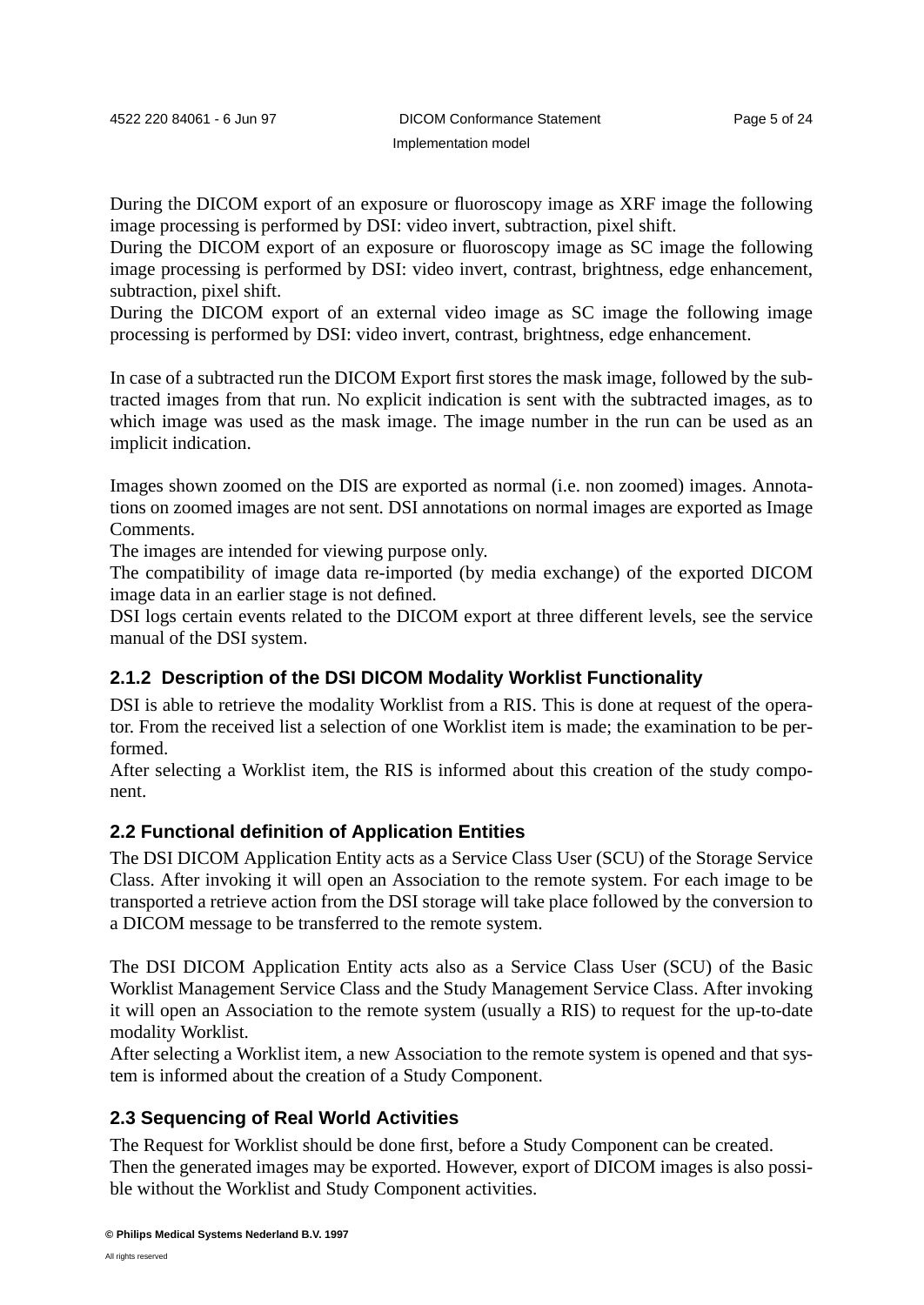# **3 AE Specifications**

DSI contains one Application Entity.

# **3.1 DSI DICOM AE Specification**

The DSI DICOM Application Entity provides Standard Conformance to the following DICOM 3.0 SOP classes as an SCU:

| Table 3-1: Supported SOP classes by the DSI DICOM AE as SCU |  |  |  |
|-------------------------------------------------------------|--|--|--|
|-------------------------------------------------------------|--|--|--|

| SOP class Name                                     | <b>UID</b>                   |
|----------------------------------------------------|------------------------------|
| Secondary Capture Image Storage <sup>a</sup>       | 1.2.840.10008.5.1.4.1.1.7    |
| X-Ray Radiofluoroscopic Image Storage <sup>a</sup> | 1.2.840.10008.5.1.4.1.1.12.2 |
| <b>Modality Worklist Information Model - FIND</b>  | 1.2.840.10008.5.1.4.31       |
| <b>Study Component Management</b>                  | 1.2.840.10008.3.1.2.3.2      |

a. See section 2.1 on page 3 for the mapping of the DSI image types to these DICOM XRF and SC SOP Classes.

The DSI DICOM Application Entity does not support DICOM 3.0 SOP classes as an SCP.

# **3.1.1 Association Establishment Policies**

# **3.1.1.1 General**

The maximum PDU size of DSI is fixed on 16K (is 16384 bytes). See also the important remark about the PDU size of the remote systems in section 6.2 on page 13.

# **3.1.1.2 Number of Associations**

DSI will attempt to establish one Association at a time. DSI does not accept Associations.

# **3.1.1.3 Asynchronous Nature**

DSI does not support asynchronous operations and will not perform asynchronous window negotiation.

# **3.1.1.4 Implementation Identifying Information**

The Implementation Class UID is: "1.3.46.670589.6.1.1.4.4.1". The Implementation Version Name is: "DSI R441, 970303".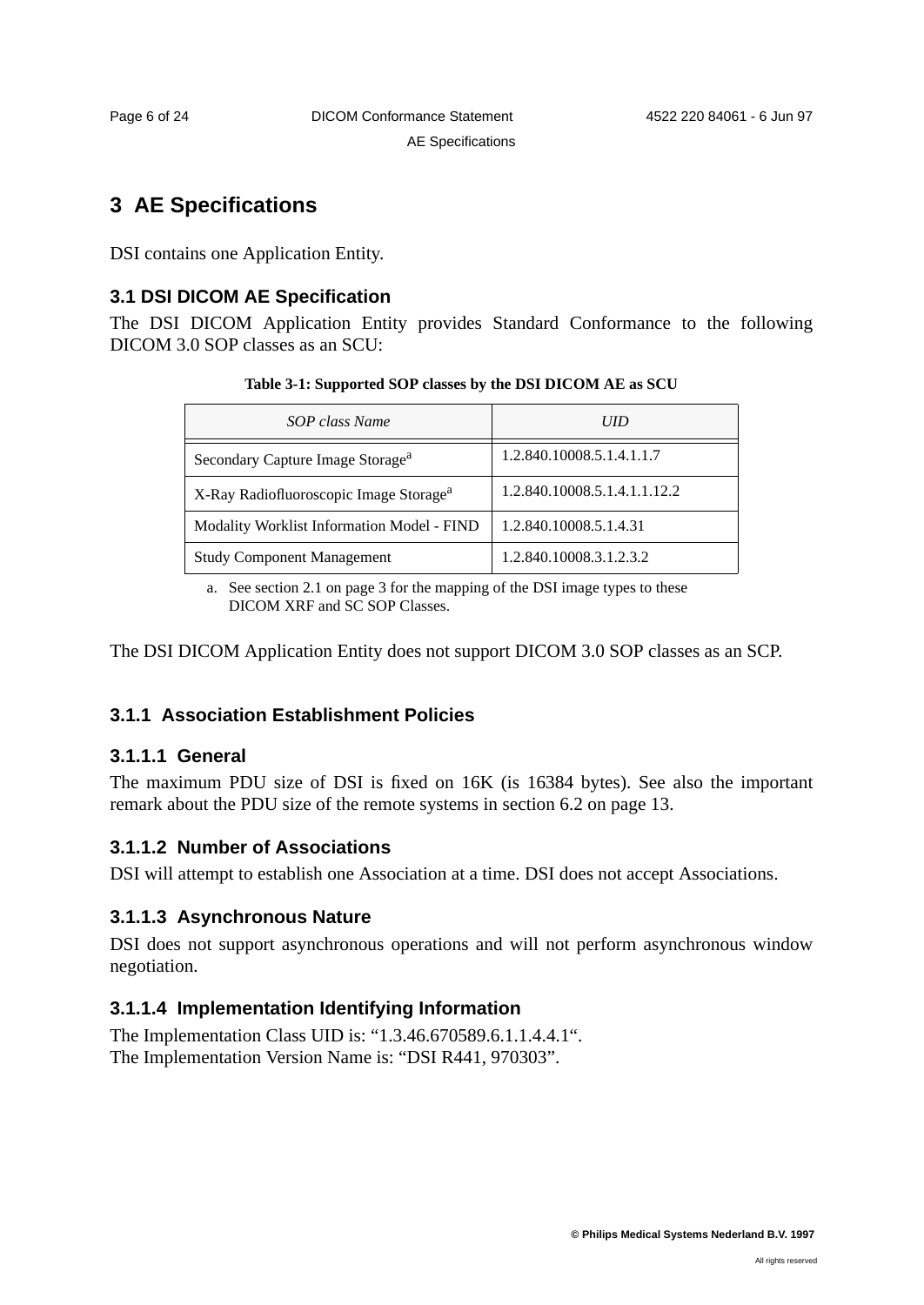### **3.1.2 Association Initiation Policy**

DSI initiates Associations as a result of the following events:

- The DSI operator requests for DICOM export, see section 3.1.2.1 on page 7;
- The DSI operator requests for the DSI Worklist, see section 3.1.2.2 on page 10;
- The DSI operator has selected a Worklist item from the received DSI Worklist (i.e. an examination to perform), see section 3.1.2.3 on page 12.

# **3.1.2.1 Export from DSI system**

### **3.1.2.1.1 Associated Real-World Activity**

The DSI operator is able to request for export of one examination or a list of examinations to a remote system. See section 2.1 on page 3 for the definition of an examination. The complete examination is transferred to the remote system.

The DSI DICOM Export function will be accessible through the DSI F2 Copy page. With the F4 Config page the remote DICOM system is selected from a list of maximum of five configurable nodes.

The current transfer can be aborted by the DSI F2 Cancel function.

After the transfer the Association is released.

### **3.1.2.1.2 Proposed Presentation Contexts**

DSI will propose the following presentation contexts:

|                                                  | <b>Presentation Context table</b> |                              |                     |            |                    |  |  |  |  |
|--------------------------------------------------|-----------------------------------|------------------------------|---------------------|------------|--------------------|--|--|--|--|
| <b>Abstract Syntax</b><br><i>Transfer Syntax</i> |                                   |                              |                     |            | Extended           |  |  |  |  |
| <b>Name</b>                                      | <b>UID</b>                        | <b>UID</b> List<br>Name List |                     | Role       | <b>Negotiation</b> |  |  |  |  |
| See Note <sup>a</sup>                            | See Note <sup>a</sup>             | Implicit VR<br>Little Endian | 1.2.840.10008.1.2   | <b>SCU</b> | None               |  |  |  |  |
| See Note <sup>a</sup>                            | See Note <sup>a</sup>             | Explicit VR<br>Little Endian | 1.2.840.10008.1.2.1 | <b>SCU</b> | None               |  |  |  |  |
| See Note <sup>a</sup>                            | See Note <sup>a</sup>             | Explicit VR<br>Big Endian    | 1.2.840.10008.1.2.2 | <b>SCU</b> | None               |  |  |  |  |

### **Table 3-2: Proposed Presentation Contexts at Image Export**

a. Any of the Image Storage SOP classes listed in Table 3-1, "Supported SOP classes by the DSI DICOM AE as SCU," on page 6

# **3.1.2.1.2.1 SOP Specific Conformance to Storage SOP Classes**

DSI provides standard conformance. Extended negotiation is not supported.

Table 3-3 lists the applied optional modules and attributes in the XRF images.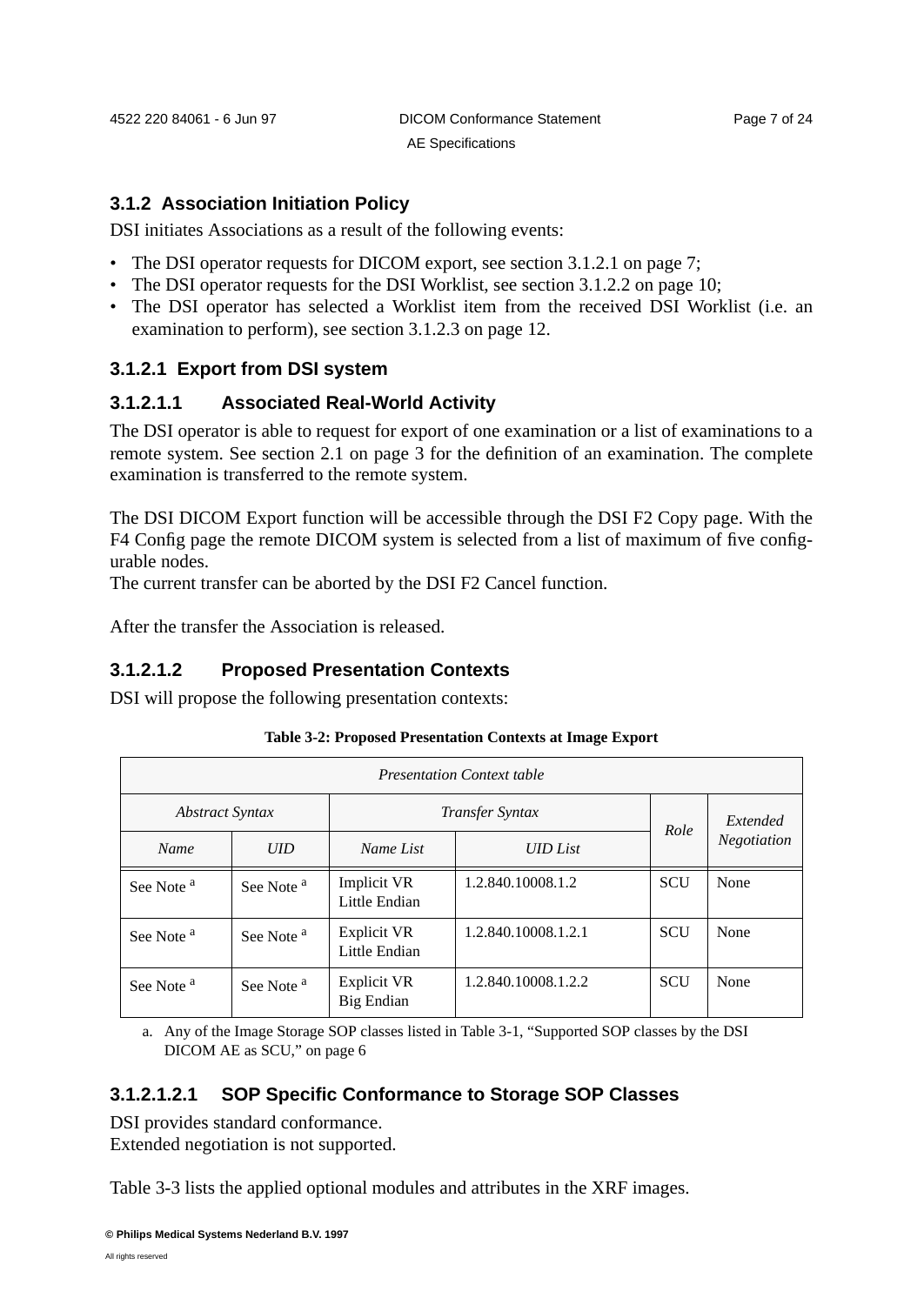Conditional attributes Laterality (type 2C), Patient Orientation (type 2C), Image Date (type 2C), Image Time (type 2C), Exposure (type 2C), Window Width (type 1C) are always present. A detailed overview of the applied XRF Image IOD is given section 8 on page 15.

| IE            | Module                                          | <b>Optional Attributes</b>                                                                              |
|---------------|-------------------------------------------------|---------------------------------------------------------------------------------------------------------|
| Patient       | Patient                                         | $\blacksquare$                                                                                          |
| Study         | General Study                                   | <b>Study Description</b>                                                                                |
| <b>Series</b> | <b>General Series</b>                           | Series Date, Series Time, Performing Physician's Name, Protocol<br>Name                                 |
| Equipment     | General Equipment                               | Institution Name, Station Name, Manufacturer's Model name,<br>Device Serial Number, Software Version(s) |
| Image         | General Image                                   | Acquisition Number, Acquisition Date, Acquisition Time, Image<br>Comments                               |
|               | <b>Image Pixel</b>                              | ۰                                                                                                       |
|               | Display Shutter<br>(applied optional<br>Module) |                                                                                                         |
|               | X-Ray Image                                     | $\qquad \qquad -$                                                                                       |
|               | X-Ray Acquisition                               | $\overline{a}$                                                                                          |
|               | <b>VOI LUT</b><br>(applied optional<br>Module)  | Window Center                                                                                           |
|               | <b>SOP Common</b>                               | Specific Character Set                                                                                  |

| Table 3-3: Applied optional Modules and Attributes of the XRF Image IOD |  |
|-------------------------------------------------------------------------|--|
|                                                                         |  |

Table 3-4 lists the applied optional modules and attributes in the SC images.

Conditional attributes Laterality (type 2C), Patient Orientation (type 2C), Image Date (type 2C), Image Time (type 2C) are always present. A detailed overview of the applied SC Image IOD is given section 9 on page 19.

|  |  |  |  |  |  |  | Table 3-4: Applied optional Modules and Attributes of the SC Image IOD |
|--|--|--|--|--|--|--|------------------------------------------------------------------------|
|--|--|--|--|--|--|--|------------------------------------------------------------------------|

| ΙE            | Module         | <b>Optional Attributes</b>                                              |
|---------------|----------------|-------------------------------------------------------------------------|
| Patient       | Patient        | -                                                                       |
| Study         | General Study  | <b>Study Description</b>                                                |
| <b>Series</b> | General Series | Series Date, Series Time, Performing Physician's Name, Protocol<br>Name |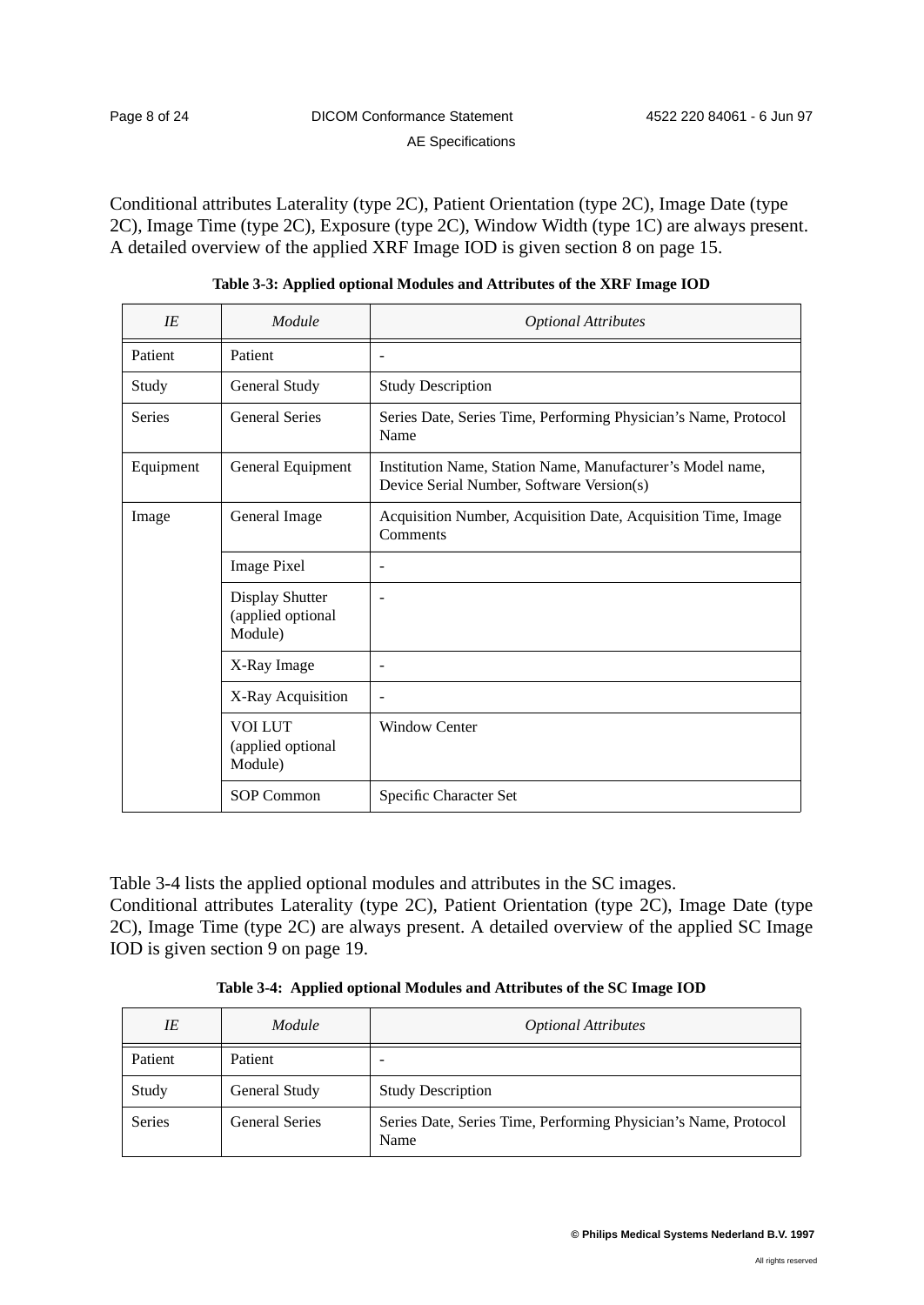| IE        | Module             | <b>Optional Attributes</b>                                                                                                                 |
|-----------|--------------------|--------------------------------------------------------------------------------------------------------------------------------------------|
| Equipment | SC Equipment       | Secondary Capture Device Manufacturer, Secondary Capture<br>Device Manufacturer's Model Name, Secondary Capture Soft-<br>ware $Version(s)$ |
| Image     | General Image      | Acquisition Number, Acquisition Date, Acquisition Time, Image<br>Comments                                                                  |
|           | <b>Image Pixel</b> |                                                                                                                                            |
|           | SC Image           | Date of Secondary Capture, Time of Secondary Capture                                                                                       |
|           | SOP Common         | Specific Character Set                                                                                                                     |

|  |  |  |  | Table 3-4: Applied optional Modules and Attributes of the SC Image IOD (Continued) |
|--|--|--|--|------------------------------------------------------------------------------------|
|  |  |  |  |                                                                                    |

During the selection and export of an examination, the user interface shows the status:

- Export flag examination flagged for DICOM export
- Export busy examination being exported
- Export done examination exported successfully
- Export error error while exporting examination
- Export cancel export of examination being cancelled
- Not exported export of examination cancelled

DSI will stop the transfer of the image data and release the Association as soon as it receives an unsuccessful or warning C-STORE Response status, or when the Association is aborted by the remote system. The reason will logged, the user interface of the DSI console will show the status "Export Error".

If a RIS connection is present, Patient and Study related information will be retrieved by DSI from the RIS and will be put in the image headers of the exported images. See also section 8 on page 15 and section 9 on page 19.

The UIDs in the composite images are generated when the related Study, Series and Image are created. This means that two exports of the same image will have the same UIDs. The Study UID may be retrieved from the RIS via the Worklist.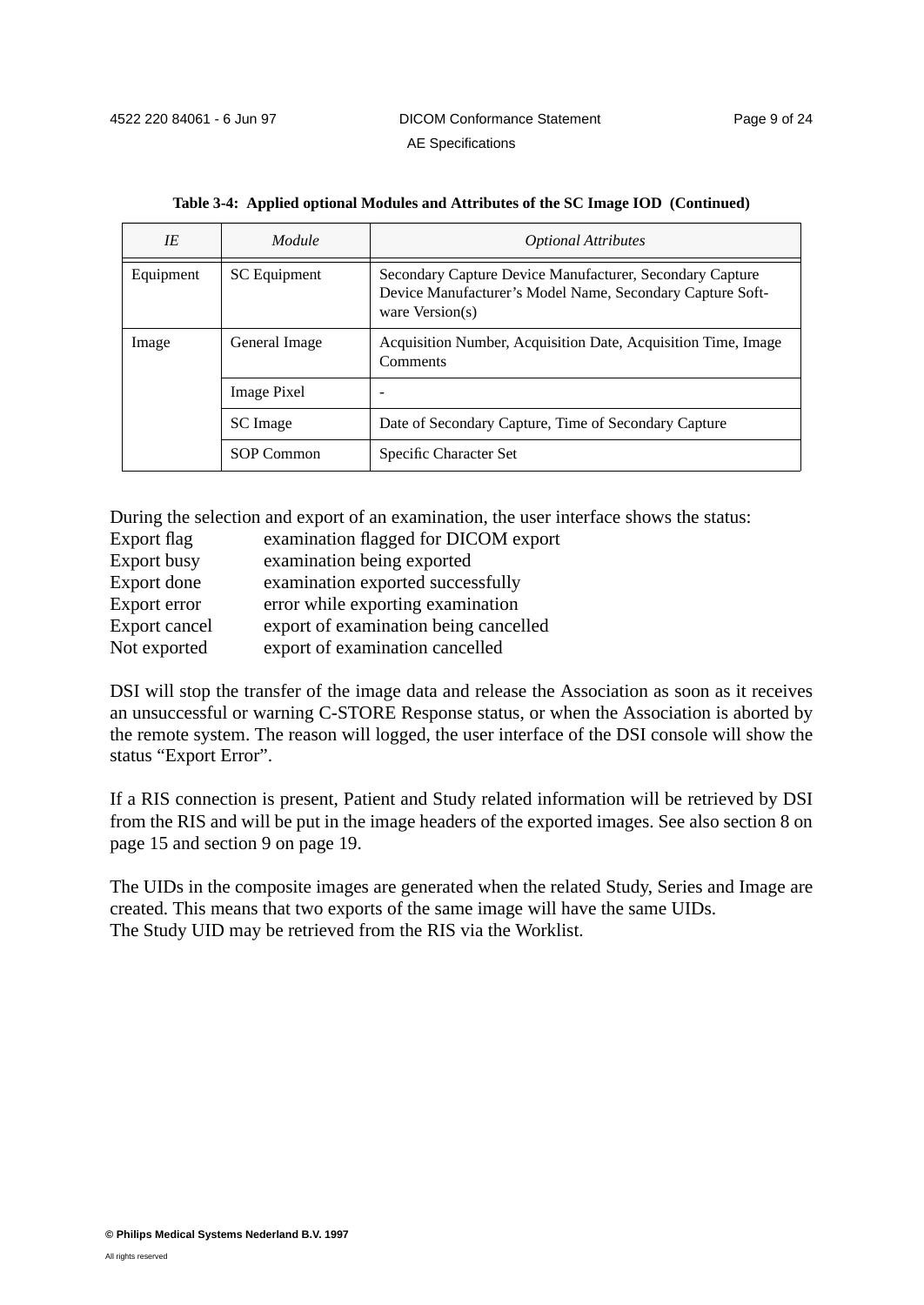# **3.1.2.2 Request for a Modality Worklist**

# **3.1.2.2.1 Associated Real-World Activity**

This DSI function will be triggered at request of the operator. An Association will be set-up to the pre-configured remote system (the RIS). After receiving the Worklist the Association is released.

# **3.1.2.2.1.1 Proposed Presentation Contexts**

DSI will propose the following presentation contexts:

| <b>Presentation Context table</b>               |                            |                                         |                     |             |      |  |  |  |
|-------------------------------------------------|----------------------------|-----------------------------------------|---------------------|-------------|------|--|--|--|
| <b>Abstract Syntax</b>                          | Role                       | Extended                                |                     |             |      |  |  |  |
| <b>Name</b>                                     | <b>UID</b>                 | Name List                               |                     | Negotiation |      |  |  |  |
| Modality Worklist Infor-<br>mation Model - FIND | 1.2.840.10008.<br>5.1.4.31 | <b>Implicit VR</b><br>Little Endian     | 1.2.840.10008.1.2   | <b>SCU</b>  | None |  |  |  |
| Modality Worklist Infor-<br>mation Model - FIND | 1.2.840.10008.<br>5.1.4.31 | <b>Explicit VR</b><br>Little Endian     | 1.2.840.10008.1.2.1 | <b>SCU</b>  | None |  |  |  |
| Modality Worklist Infor-<br>mation Model - FIND | 1.2.840.10008.<br>5.1.4.31 | <b>Explicit VR</b><br><b>Big Endian</b> | 1.2.840.10008.1.2.2 | <b>SCU</b>  | None |  |  |  |

#### **Table 3-5: Proposed Presentation Contexts for Request for Modality Worklist**

# **3.1.2.2.1.2 SOP Specific Conformance to Modality Worklist Management**

DSI provides standard conformance.

No optional Matching keys are supported (i.e. no optional Matching Keys will be present in the C-FIND Requests).

No optional Return Keys are supported (i.e. no optional Return Keys will be present in the C-FIND Requests) except the optional attribute Code Meaning (0008, 0104) in the Requested Procedure Code Sequence.

If more than 42 worklist items are received (via C-FIND Responses) as result of a worklist request, DSI will cancel the request by sending a C-CANCEL-FIND Request.

A detailed overview of all requested Matching and Return keys with additional attribute information is given in section 10 on page 23. The possibly used matching types (like Single Value, Wildcarding, Range matching) are specified there too.

The status of the C-FIND Responses (Success, Refused, Error, Warning) is logged. Only general status messages are displayed on the user interface, like "RIS not responding" and "No patient available from RIS".

The following non-printable characters (hexa-decimal coded) are not supported in the received Worklist data:

00H through 1FH,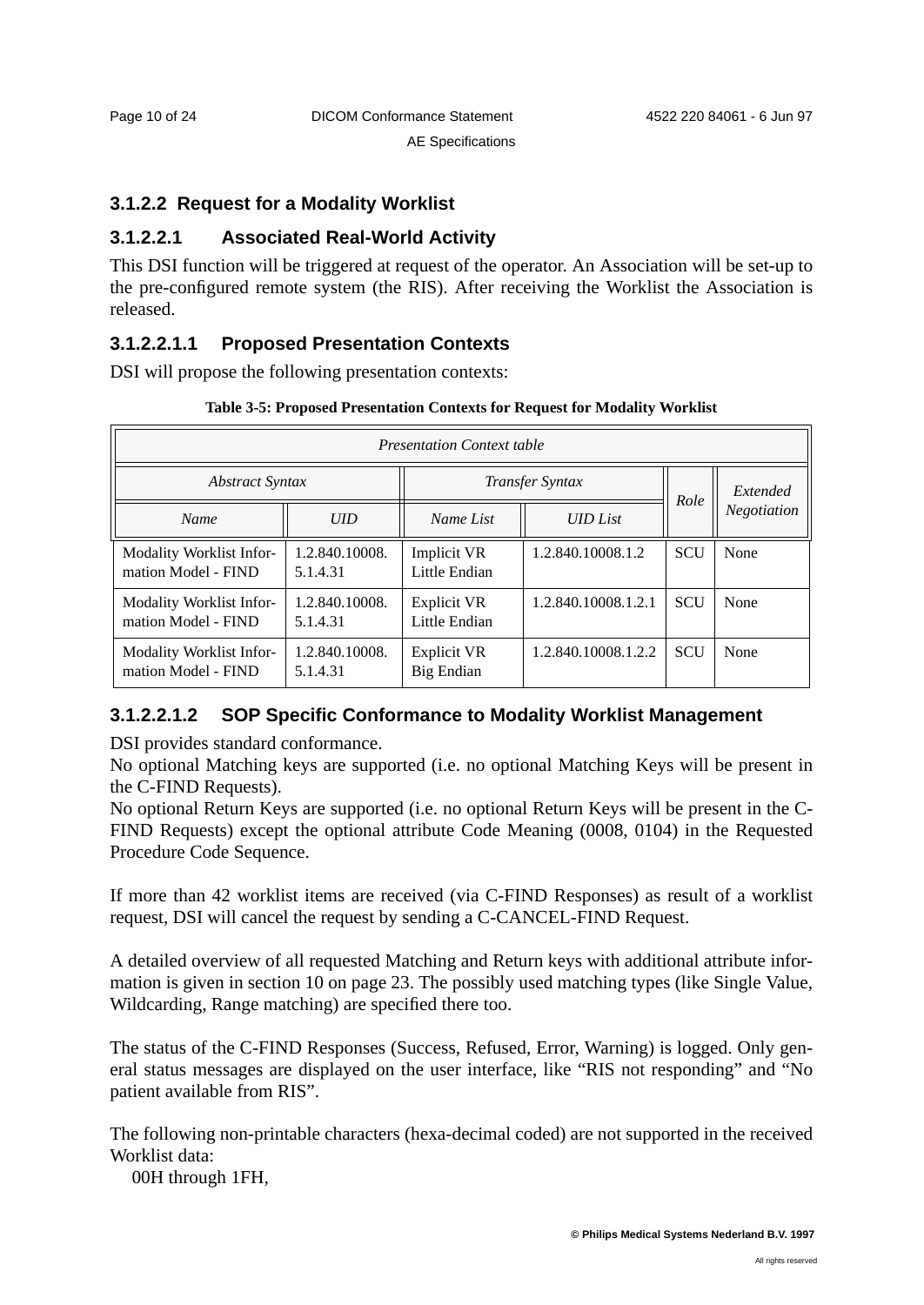AE Specifications

7FH 80H through 9FH, A0H, A6H, A8H, A9H, AAH, AEH B1H, B4H, B8H, B9H, BEH C0H, C1H, C2H, C3H, C8H, CAH, CBH, CCH, CDH, CEH, CFH D0H. D2H, D3H, D4H, D5H, D9H, DAH, DBH, DDH, DEH E3H F0H, F5H, FDH, FEH

If one or more of these non-printable characters are present in the strings of received Worklist data, the string is not accepted.

If non-printable characters are present in the Patient Name or if this attribute is empty, the worklist entry is not accepted. In case the Patient Name only contains spaces, this Worklist entry and all succeeding Worklist entries will be skipped.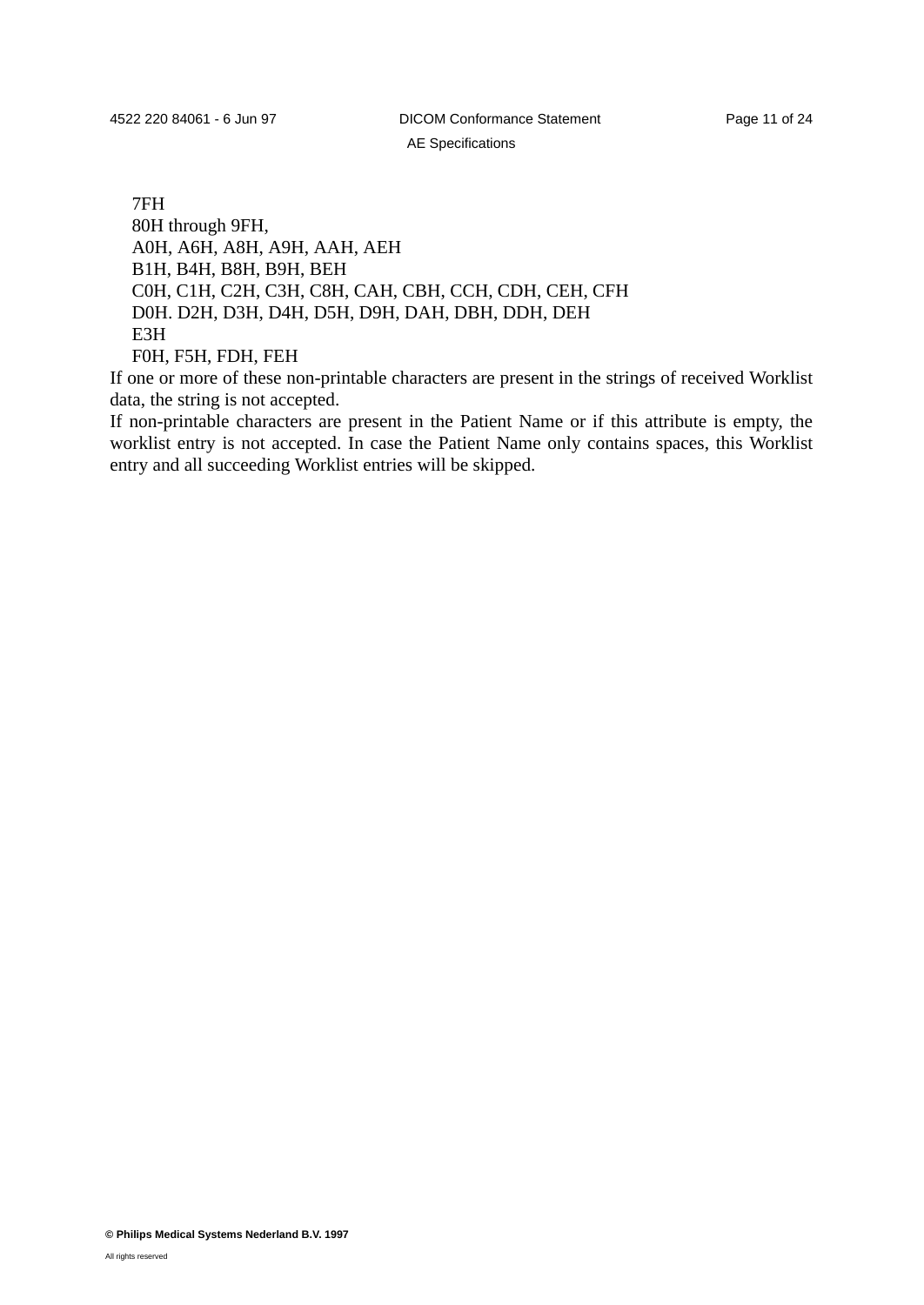# **3.1.2.3 Create a Study Component**

# **3.1.2.3.1 Associated Real-World Activity**

This DSI function will be triggered when a Worklist item is selected, i.e. a Study Component will be created. An Association will be set-up to the pre-configured remote system (usually a RIS). After informing the remote system about the created Study Component, the Association is released.

# **3.1.2.3.1.1 Proposed Presentation Contexts**

DSI will propose the following presentation contexts:

| <b>Presentation Context table</b>                |                             |                                         |                     |            |             |
|--------------------------------------------------|-----------------------------|-----------------------------------------|---------------------|------------|-------------|
| <b>Abstract Syntax</b>                           |                             | <b>Transfer Syntax</b>                  |                     | Role       | Extended    |
| <b>Name</b>                                      | UID                         | Name List                               | <b>UID</b> List     |            | Negotiation |
| <b>Study Component Man-</b><br>agement SOP Class | 1.2.840.10008.<br>3.1.2.3.2 | Implicit VR<br>Little Endian            | 1.2.840.10008.1.2   | <b>SCU</b> | None        |
| <b>Study Component Man-</b><br>agement SOP Class | 1.2.840.10008.<br>3.1.2.3.2 | <b>Explicit VR</b><br>Little Endian     | 1.2.840.10008.1.2.1 | <b>SCU</b> | None        |
| <b>Study Component Man-</b><br>agement SOP Class | 1.2.840.10008.<br>3.1.2.3.2 | <b>Explicit VR</b><br><b>Big Endian</b> | 1.2.840.10008.1.2.2 | <b>SCU</b> | None        |

#### **Table 3-6: Proposed Presentation Contexts for Create a Study Component**

# **3.1.2.3.1.2 SOP Specific Conformance to Study Component Management**

DSI provides standard conformance.

Only the N-CREATE Service Element is used (as SCU), so no use of the N-GET and N-SET Service Elements.

No optional attributes are applied in the N-CREATE Service Element. The Specific Character Set (conditional in DICOM) will always be present.

A detailed overview of all applied attributes with additional attribute information is given in section 11 on page 24.

The status of the DIMSE Responses (Success, Refused, Error, Warning) is logged. No status messages are displayed on the user interface.

# **3.1.3 Association Acceptance Policy**

DSI does not accept Associations.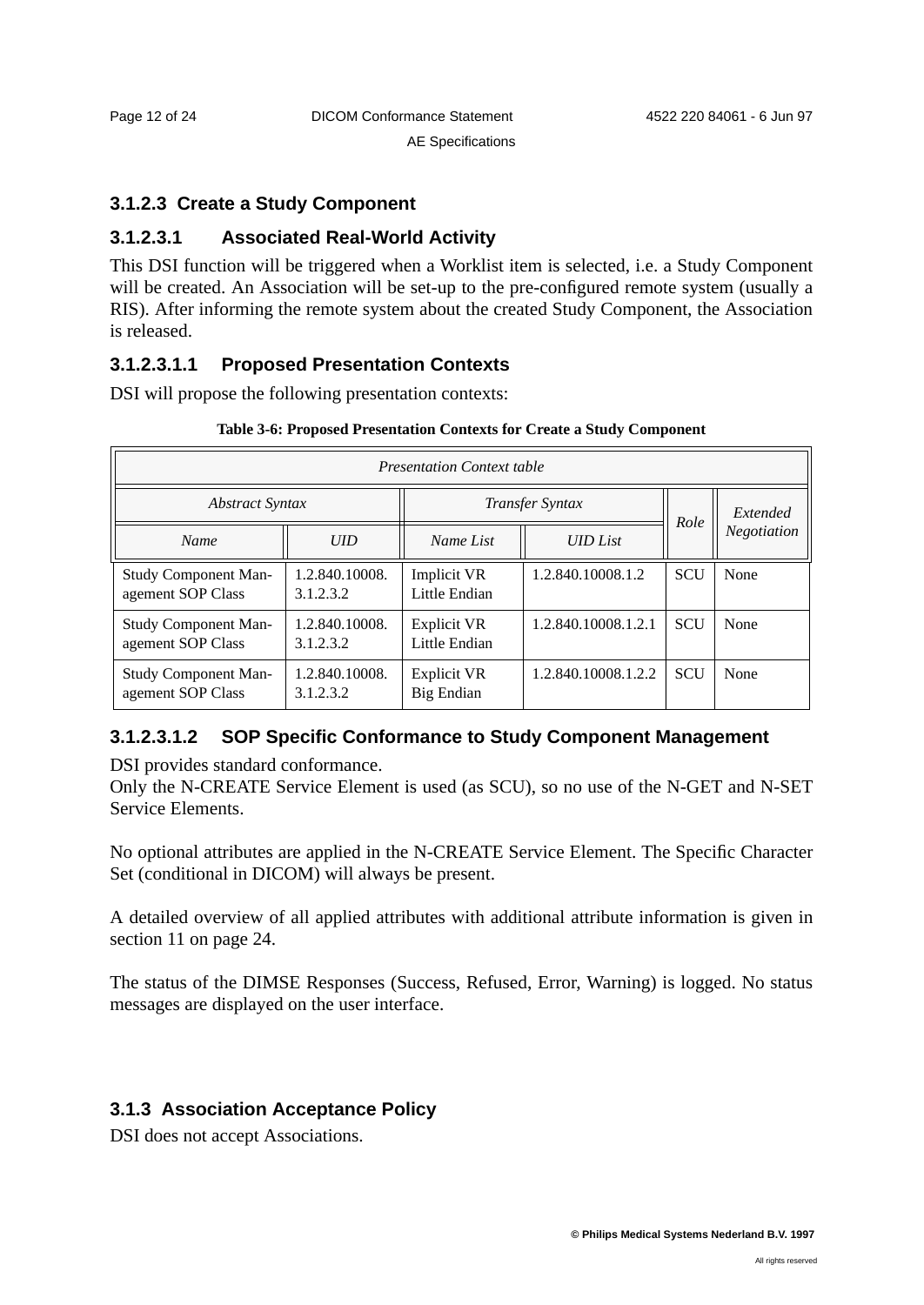# **4 Communication Profiles**

# **4.1 TCP/IP Stack**

DSI provides DICOM 3.0 TCP/IP Network Communication Support as defined in Part 8 of the DICOM 3.0 Standard.

# **4.1.1 Physical Media Support**

The DSI system supports ISO 8802-3 10BASE5 Ethernet.

# **5 Extensions/Specializations/Privatizations**

Not applicable.

# **6 Configuration**

The configuration of a DSI system is done by means of a configuration program. It is intended to be used by Philips service engineers only.

# **6.1 AE Title/Presentation Address mapping**

# **6.1.1 Local AE Titles and Presentation Addresses**

The local (so of DSI itself) Application Entity Title, local System Name and local (System) IP Address are selected by the service configuration program.

# **6.1.2 Remote AE Titles and Presentation Addresses**

All remote applications to be selected as image export destination or as Worklist supplier are configurable for the following items:

- The Application Entity Title of the remote application.
- The IP Address and Port Number at which the remote application should accept Association requests.
- The Remote Host Name (i.e. System name) of the system on which the remote application resides.

The Remote Host Name is used in the remote DICOM system list with the F4 Config page.

# **6.2 Configurable parameters**

The PDU size of DSI (i.e. the maximum allowed size of PDU messages received by DSI) is fixed on 16K.

For optimal performance of the communication DSI - remote system, it is advised to configure the PDU size on the remote system as large as possible: unlimited and 64K are preferred (in that order). PDU size of 32K on the remote system should **not** be taken due to an implementation restriction of DSI.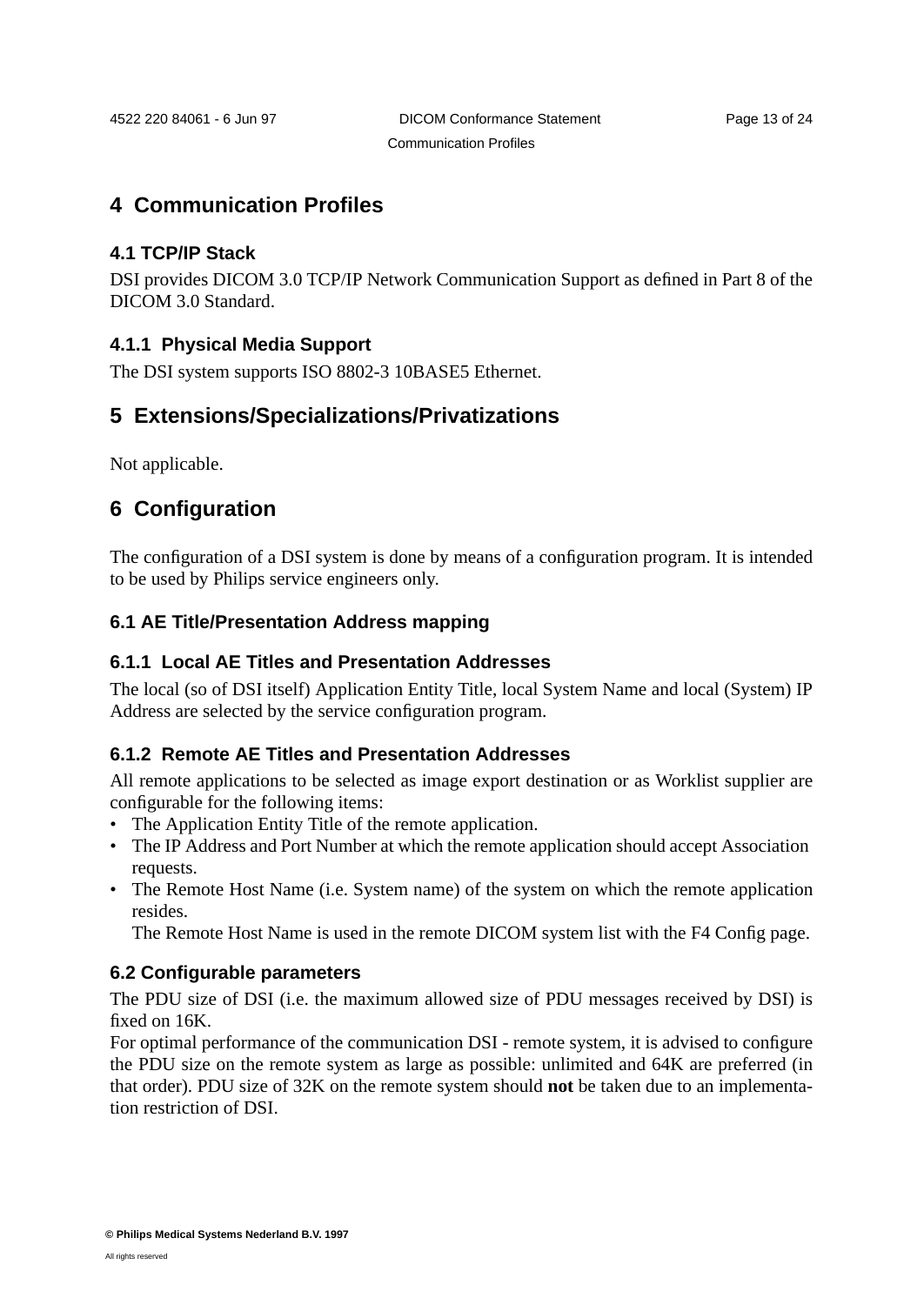# **7 Support of Extended Character Sets**

DSI supports the Extended Character Set "ISO\_IR 100" (Latin alphabet No 1, supplementary set) for the Image Export function.

The support of characters at import of Modality Worklist data is specified in section 3.1.2.2.1.2 on page 10.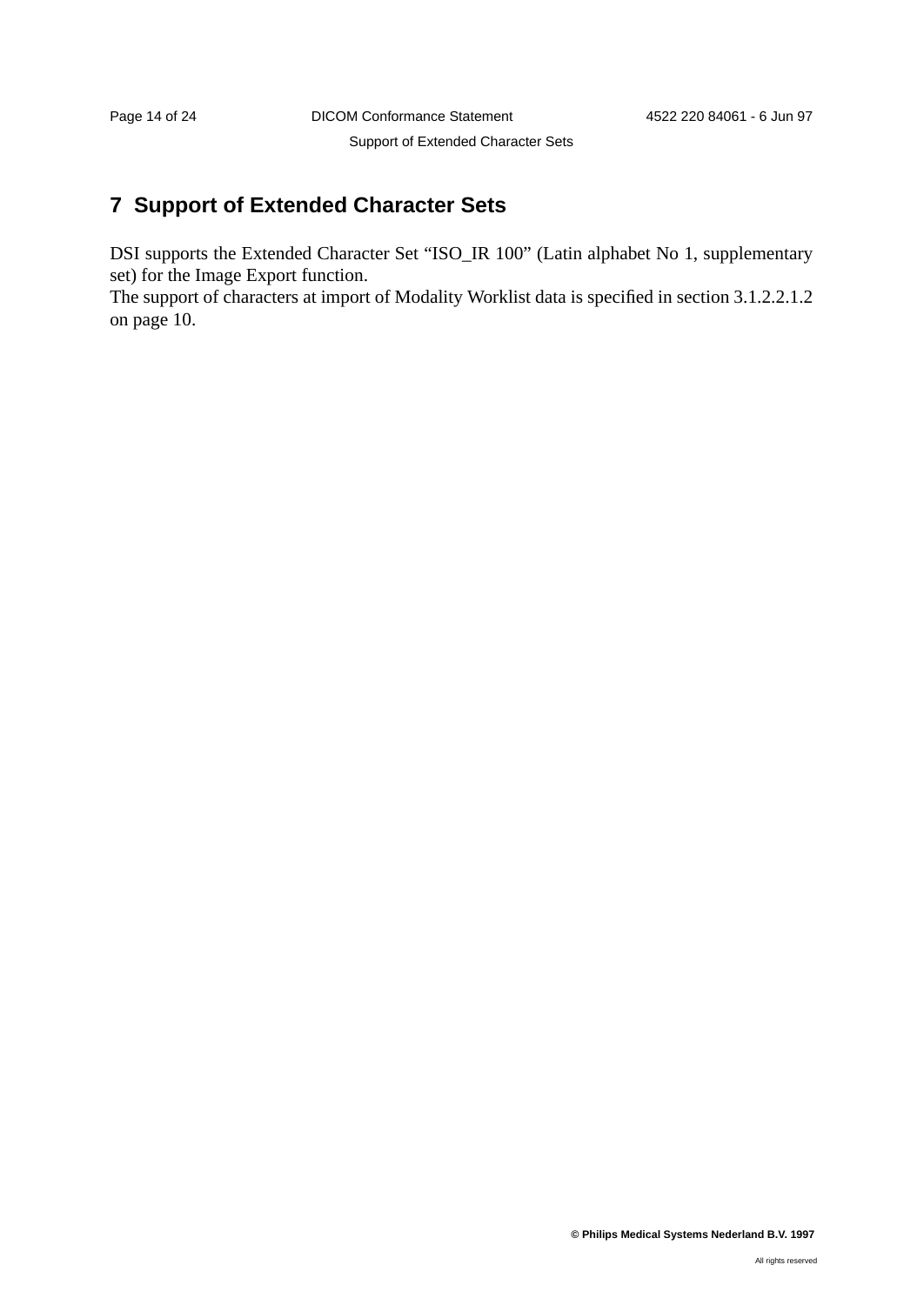# **8 Overview of the applied X-Ray Fluoroscopy (XRF) Image IOD**

The modules selected from the IOD module table of DICOM 3.0 are given in the table below.

| Information<br>Entity | Module                 |
|-----------------------|------------------------|
| Patient               | Patient                |
| Study                 | General Study          |
| <b>Series</b>         | <b>General Series</b>  |
| Equipment             | General Equipment      |
| Image                 | General Image          |
|                       | <b>Image Pixel</b>     |
|                       | X-Ray Image            |
|                       | <b>Display Shutter</b> |
|                       | X-Ray Acquisition      |
|                       | VOI LUT                |
|                       | <b>SOP Common</b>      |

**Table 8-1: Applied Modules in the XRF IOD**

The details of these applied modules are given in the tables below. The list of possible values are given (if applicable). The situation that an attribute is present conditionally/optionally or that an attribute may contain a zero length value, is indicated too. Conditions and Defined/Enumerated Values of DICOM 3.0 are applicable but are not shown in the tables.

#### **Table 8-2: Patient Module**

| <b>Attribute Description</b> | Tag       | Note                                 |
|------------------------------|-----------|--------------------------------------|
| Patient's Name               | 0010,0010 | Received from RIS or entered by user |
| Patient ID                   | 0010,0020 | Received from RIS or entered by user |
| Patient's Birth Date         | 0010,0030 | Received from RIS or entered by user |
| Patient's Sex                | 0010,0040 | Received from RIS or entered by user |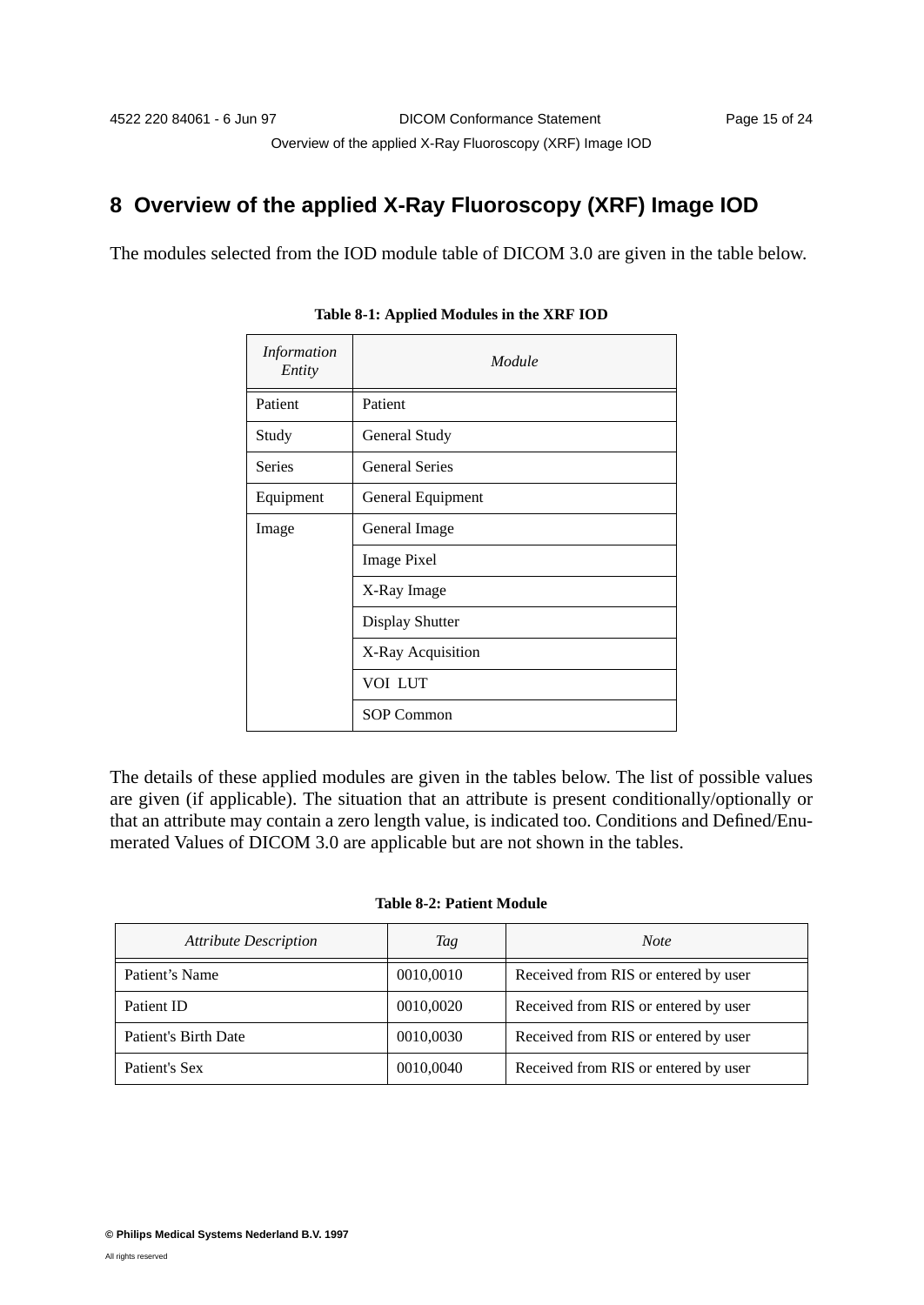### **Table 8-3: General Study Module**

| <b>Attribute Description</b> | Tag       | <b>Note</b>                                                              |
|------------------------------|-----------|--------------------------------------------------------------------------|
| <b>Study Instance UID</b>    | 0020,000D | Generated at creation of the Study (Compo-<br>nent) or received from RIS |
| <b>Study Date</b>            | 0008,0020 |                                                                          |
| <b>Study Time</b>            | 0008,0030 |                                                                          |
| Referring Physician's Name   | 0008,0090 | Zero length value if not received from RIS                               |
| Study ID                     | 0020,0010 | Zero length value if not received from RIS                               |
| <b>Accession Number</b>      | 0008,0050 | Zero length value if not received from RIS                               |
| <b>Study Description</b>     | 0008.1030 | Not present if not entered by user                                       |

### **Table 8-4: General Series Module**

| <b>Attribute Description</b> | Tag       | <b>Note</b>                                                     |
|------------------------------|-----------|-----------------------------------------------------------------|
| Modality                     | 0008,0060 | RF                                                              |
| Series Instance UID          | 0020,000E | Generated at creation of the Series                             |
| Series Number                | 0020,0011 |                                                                 |
| Series Date                  | 0008,0021 |                                                                 |
| Series Time                  | 0008,0031 |                                                                 |
| Performing Physician's Name  | 0008,1050 | Received from RIS, entered by user or is<br>empty if not known. |
| Protocol Name                | 0018,1030 | Not present if not entered by user                              |
| Laterality                   | 0020,0060 | Always zero length value                                        |

### **Table 8-5: General Equipment Module**

| Attribute Name            | Tag       | <b>Note</b>                                 |
|---------------------------|-----------|---------------------------------------------|
| Manufacturer              | 0008,0070 | Philips Medical Systems                     |
| <b>Institution Name</b>   | 0008,0080 |                                             |
| Station name              | 0008,1010 |                                             |
| Manufacturer's Model Name | 0008,1090 | In format DSI <release number=""></release> |
| Device Serial Number      | 0018,1000 |                                             |
| Software Version(s)       | 0018,1020 |                                             |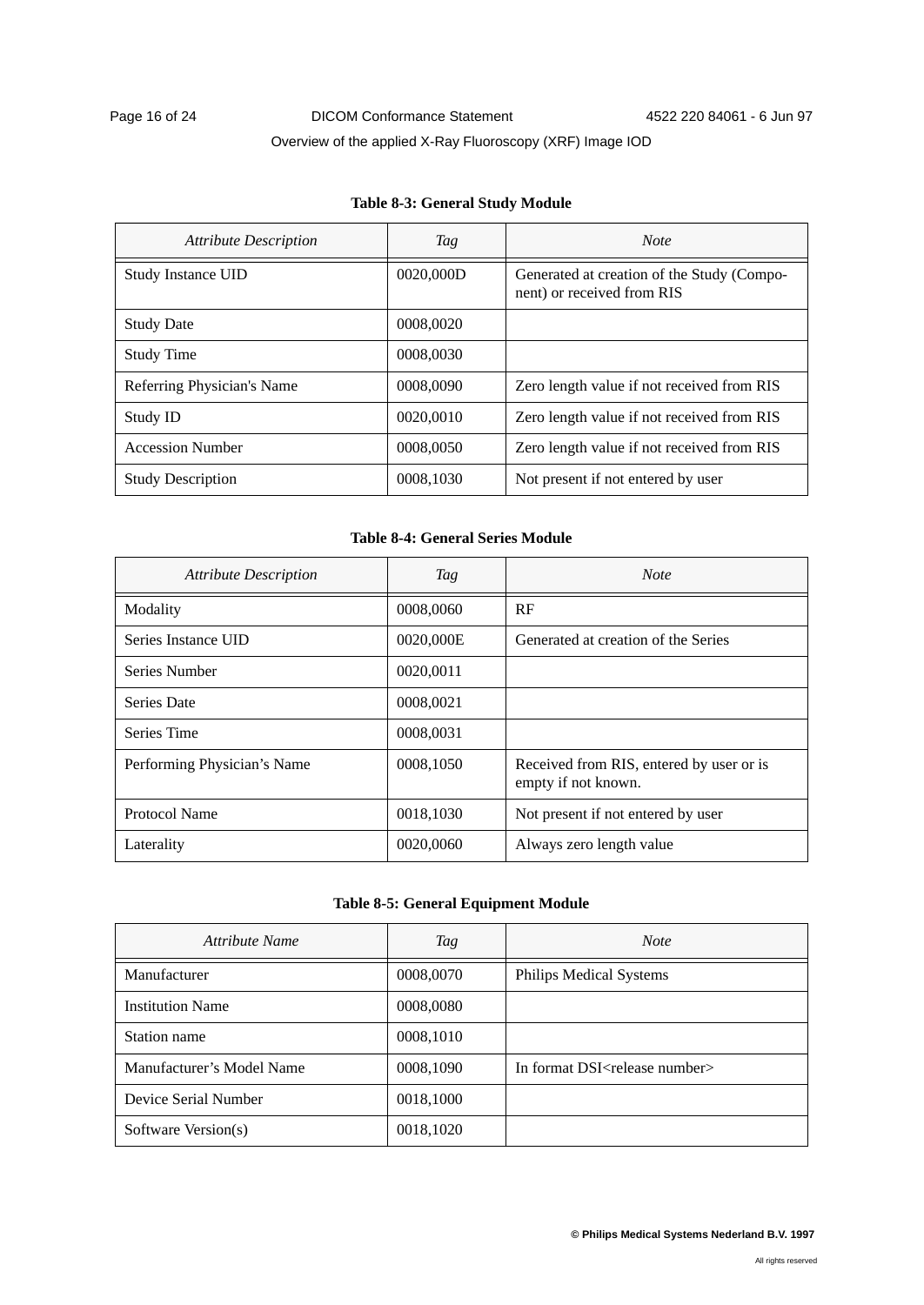| Attribute Name             | Tag       | <b>Note</b>                                                                                                                                                                                                                |
|----------------------------|-----------|----------------------------------------------------------------------------------------------------------------------------------------------------------------------------------------------------------------------------|
| <b>Image Number</b>        | 0020,0013 |                                                                                                                                                                                                                            |
| <b>Patient Orientation</b> | 0020,0020 | Always zero length value                                                                                                                                                                                                   |
| <b>Image Date</b>          | 0008,0023 |                                                                                                                                                                                                                            |
| Image Time                 | 0008,0033 |                                                                                                                                                                                                                            |
| <b>Acquisition Number</b>  | 0020,0012 |                                                                                                                                                                                                                            |
| <b>Acquisition Date</b>    | 0008,0022 |                                                                                                                                                                                                                            |
| <b>Acquisition Time</b>    | 0008,0032 |                                                                                                                                                                                                                            |
| <b>Image Comments</b>      | 0020,4000 | Contains also the DSI image annotations on<br>normal (i.e. non zoomed) images in the for-<br>mat " $(x,y)$ <text>".<br/>This attribute is not present if not entered by<br/>user and if no annotations are present.</text> |

### **Table 8-7: Image Pixel Module and X-Ray Image Modulea**

| Attribute Name               | <b>Tag</b> | <b>Note</b>                                                                                                             |
|------------------------------|------------|-------------------------------------------------------------------------------------------------------------------------|
| Image Type                   | 0008,0008  | ORIGINAL\PRIMARY\SINGLE PLANE                                                                                           |
| Pixel Intensity Relationship | 0028,1040  | <b>DISP</b>                                                                                                             |
| Samples per Pixel            | 0028,0002  | 1                                                                                                                       |
| Photometric Interpretation   | 0028,0004  | MONOCHROME2                                                                                                             |
| Rows                         | 0028,0010  | 512 or 1024<br>The actual image size in 60 Hz DSI systems<br>is smaller: $480$ or $960$ .                               |
| Columns                      | 0028,0011  | equal to the value of Rows (512 or 1024).<br>The actual image size in 60 Hz DSI systems<br>is smaller: $480$ or $960$ . |
| <b>Bits Allocated</b>        | 0028,0100  | 8                                                                                                                       |
| <b>Bits Stored</b>           | 0028,0101  | 8                                                                                                                       |
| <b>High Bit</b>              | 0028,0102  | 7                                                                                                                       |
| Pixel Representation         | 0028,0103  | 0000H                                                                                                                   |
| Pixel Data                   | 7FE0,0010  |                                                                                                                         |

a. These two modules are combined because some attributes are present in both modules.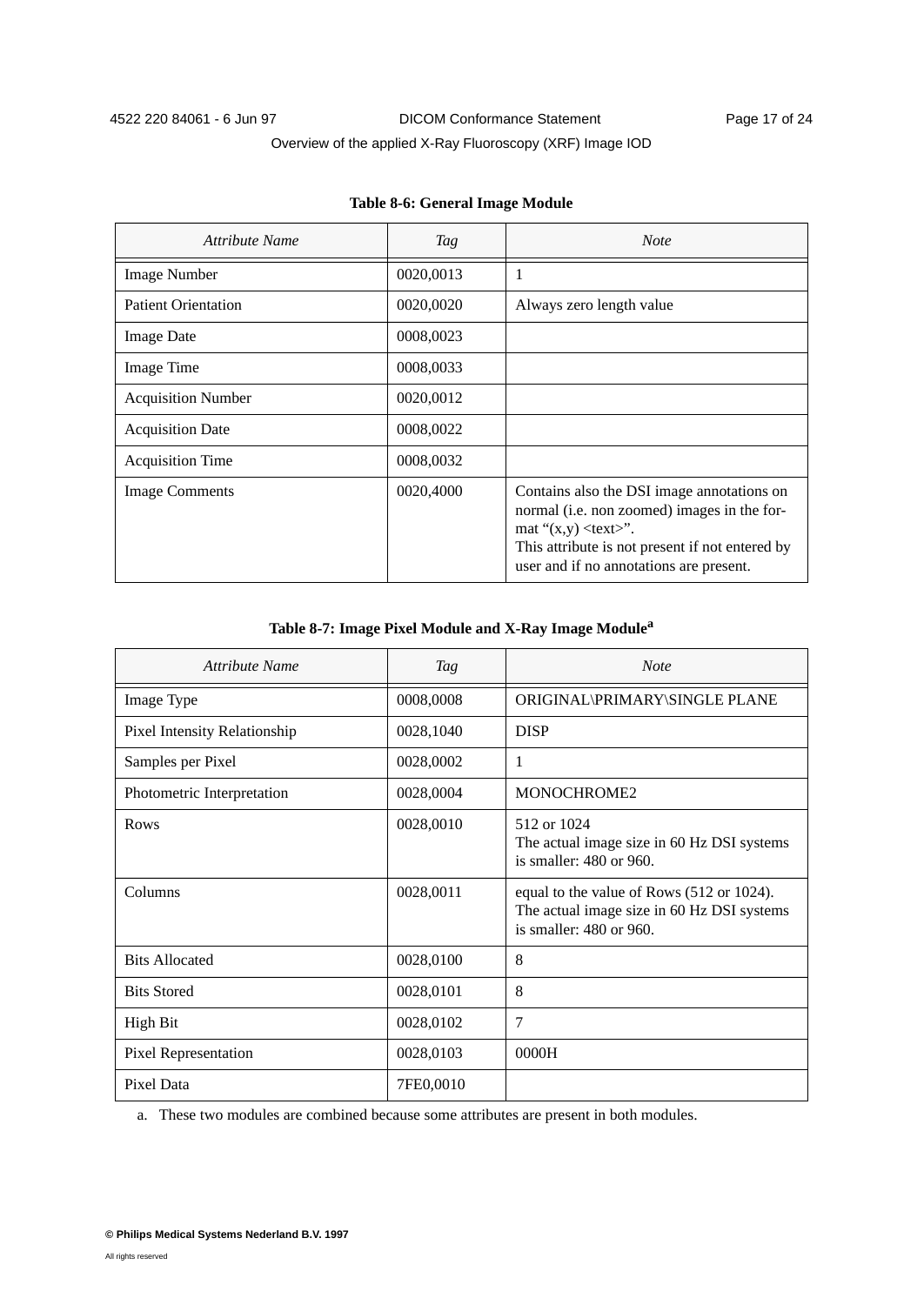| Attribute Name                       | Tag       | <b>Note</b>                         |
|--------------------------------------|-----------|-------------------------------------|
| <b>Shutter Shape</b>                 | 0018,1600 | CIRCULAR or<br>CIRCULAR\RECTANGULAR |
| <b>Shutter Left Vertical Edge</b>    | 0018,1602 |                                     |
| <b>Shutter Right Vertical Edge</b>   | 0018,1604 |                                     |
| Shutter Upper Horizontal Edge        | 0018,1606 |                                     |
| <b>Shutter Lower Horizontal Edge</b> | 0018,1608 |                                     |
| Center of Circular Shutter           | 0018,1610 |                                     |
| Radius of Circular Shutter           | 0018,1612 |                                     |

### **Table 8-8: Display Shutter Module**

### **Table 8-9: X-Ray Acquisition Module**

| Attribute Name           | Tag       | <b>Note</b>              |
|--------------------------|-----------|--------------------------|
| <b>KVP</b>               | 0018,0060 | Always zero length value |
| Exposure                 | 0018,1152 | Always zero length value |
| <b>Radiation Setting</b> | 0018,1155 | SC or GR                 |

### **Table 8-10: VOI LUT Module**

| Attribute Name | Tag       | <b>Note</b>                                                    |
|----------------|-----------|----------------------------------------------------------------|
| Window Center  | 0028,1050 | This attribute is related to the DSI Contrast /<br>Brightness. |
| Window Width   | 0028,1051 | This attribute is related to the DSI Contrast /<br>Brightness. |

### **Table 8-11: SOP Common Module**

| Attribute Name         | Tag       | <i>Note</i>                        |
|------------------------|-----------|------------------------------------|
| <b>SOP Class UID</b>   | 0008,0016 | 1.2.840.10008.5.1.4.1.1.12.2       |
| SOP Instance UID       | 0008,0018 | Generated at creation of the image |
| Specific Character Set | 0008,0005 | <b>ISO IR 100</b>                  |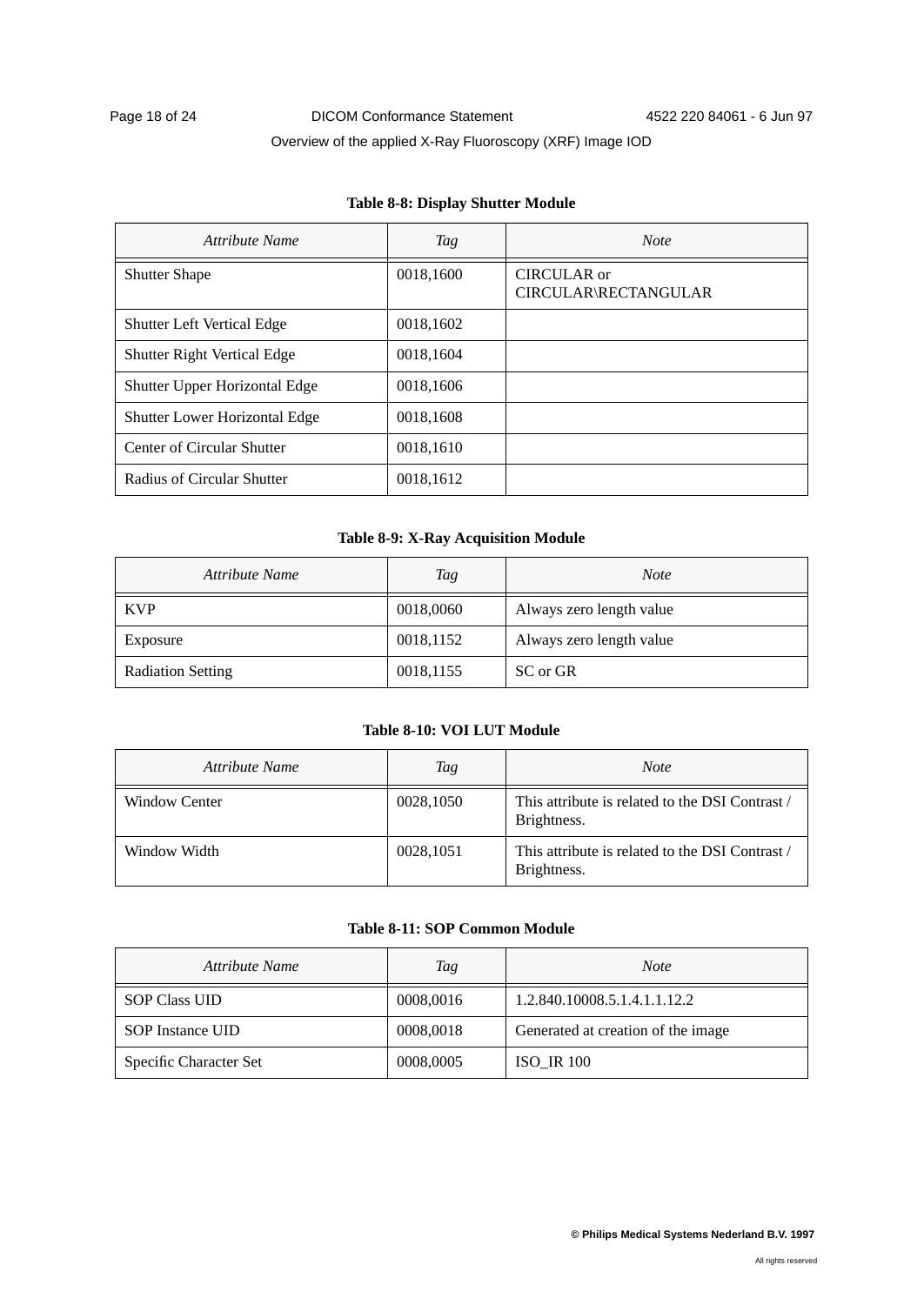# **9 Overview of the applied Secondary Capture (SC) Image IOD**

The modules selected from the IOD module table of DICOM 3.0 are given in the table below.

| <b>Information Entity</b> | Module                |
|---------------------------|-----------------------|
| Patient                   | Patient               |
| Study                     | General Study         |
| <b>Series</b>             | <b>General Series</b> |
| Equipment                 | SC Equipment          |
| Image                     | General Image         |
|                           | <b>Image Pixel</b>    |
|                           | SC Image              |
|                           | <b>SOP Common</b>     |

**Table 9-1: Applied Modules in the SC IOD**

The details of these applied modules are given in the tables below. The list of possible values are given (if applicable). The situation that an attribute is present conditionally/optionally or that an attribute may contain a zero length value, is indicated too. Conditions and Defined/Enumerated Values of DICOM 3.0 are applicable but are not shown in the tables.

### **Table 9-2: Patient Module**

| <b>Attribute Description</b> | Tag       | <b>Note</b>                          |
|------------------------------|-----------|--------------------------------------|
| Patient's Name               | 0010,0010 | Received from RIS or entered by user |
| Patient ID                   | 0010,0020 | Received from RIS or entered by user |
| Patient's Birth Date         | 0010,0030 | Received from RIS or entered by user |
| Patient's Sex                | 0010,0040 | Received from RIS or entered by user |

| <b>Attribute Description</b> | Tag       | Note                                                                     |
|------------------------------|-----------|--------------------------------------------------------------------------|
| Study Instance UID           | 0020,000D | Generated at creation of the Study (Compo-<br>nent) or received from RIS |
| <b>Study Date</b>            | 0008,0020 |                                                                          |
| <b>Study Time</b>            | 0008,0030 |                                                                          |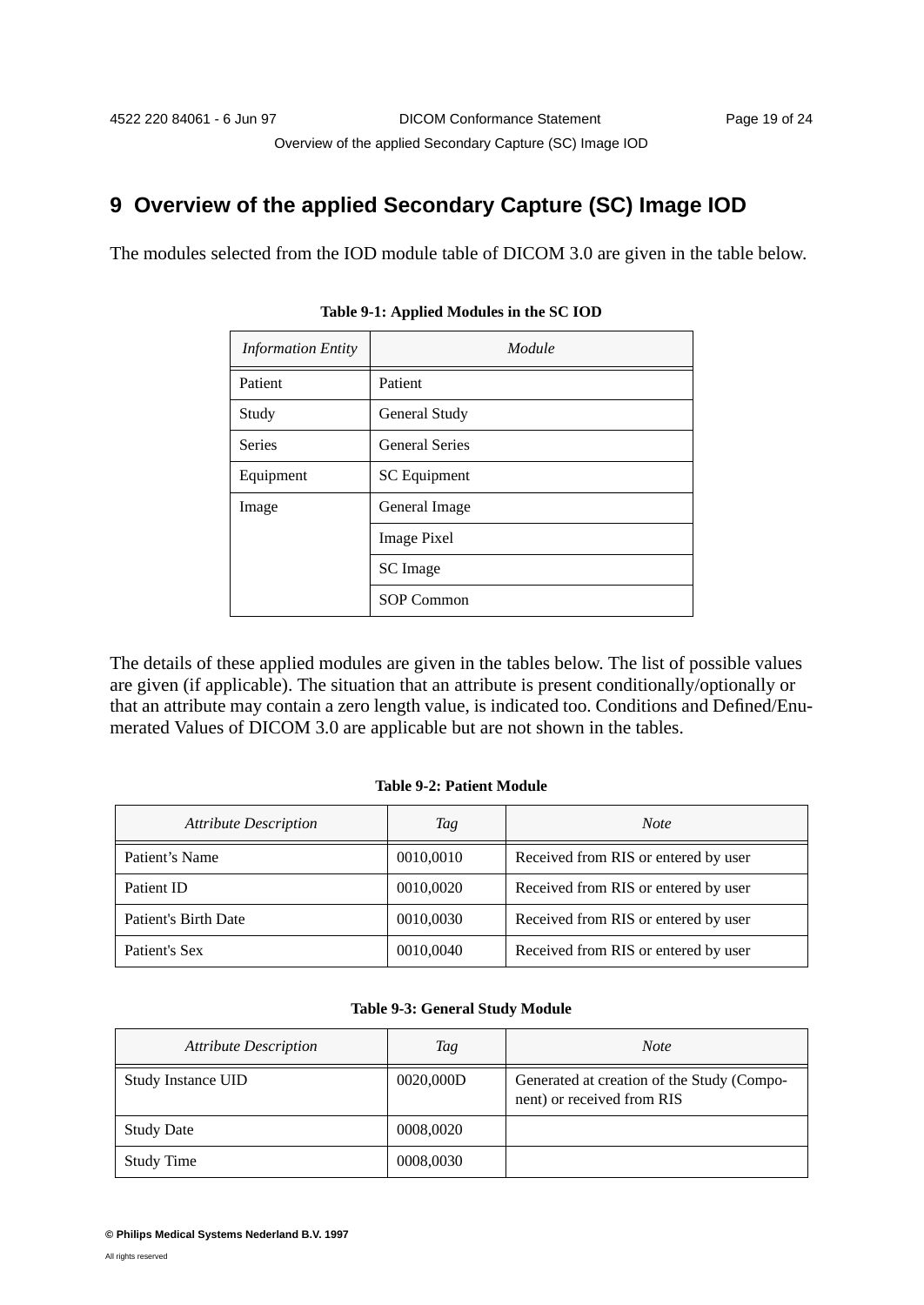#### **Table 9-3: General Study Module (Continued)**

| <b>Attribute Description</b> | Tag       | <b>Note</b>                                 |
|------------------------------|-----------|---------------------------------------------|
| Referring Physician's Name   | 0008,0090 | Zero length value if not received from RIS. |
| Study ID                     | 0020,0010 | Zero length value if not received from RIS. |
| <b>Accession Number</b>      | 0008,0050 | Zero length value if not received from RIS. |
| <b>Study Description</b>     | 0008,1030 | Not present if not entered by user          |

### **Table 9-4: General Series Module**

| <b>Attribute Description</b> | Tag       | <b>Note</b>                                                     |
|------------------------------|-----------|-----------------------------------------------------------------|
| Modality                     | 0008,0060 | <b>OT</b>                                                       |
| Series Instance UID          | 0020,000E | Generated at creation of the Series                             |
| Series Number                | 0020,0011 |                                                                 |
| Series Date                  | 0008,0021 |                                                                 |
| Series Time                  | 0008,0031 |                                                                 |
| Performing Physician's Name  | 0008,1050 | Received from RIS, entered by user or is<br>empty if not known. |
| Protocol Name                | 0018,1030 | Not present if not entered by user                              |
| Laterality                   | 0020,0060 | Always zero length value                                        |

### **Table 9-5: SC Equipment Module**

| Attribute Name                                          | Tag       | <b>Note</b>                                 |
|---------------------------------------------------------|-----------|---------------------------------------------|
| Conversion Type                                         | 0008,0064 | DV                                          |
| Secondary Capture Device Manufacturer                   | 0018,1016 | <b>Philips Medical Systems</b>              |
| Secondary Capture Device Manufac-<br>turer's Model Name | 0018,1018 | In format DSI <release number=""></release> |
| Secondary Capture Software Version(s)                   | 0018,1019 |                                             |

### **Table 9-6: General Image Module**

| Attribute Name             | Tag       | <b>Note</b>              |
|----------------------------|-----------|--------------------------|
| Image Number               | 0020,0013 |                          |
| <b>Patient Orientation</b> | 0020,0020 | Always zero length value |
| <b>Image Date</b>          | 0008,0023 |                          |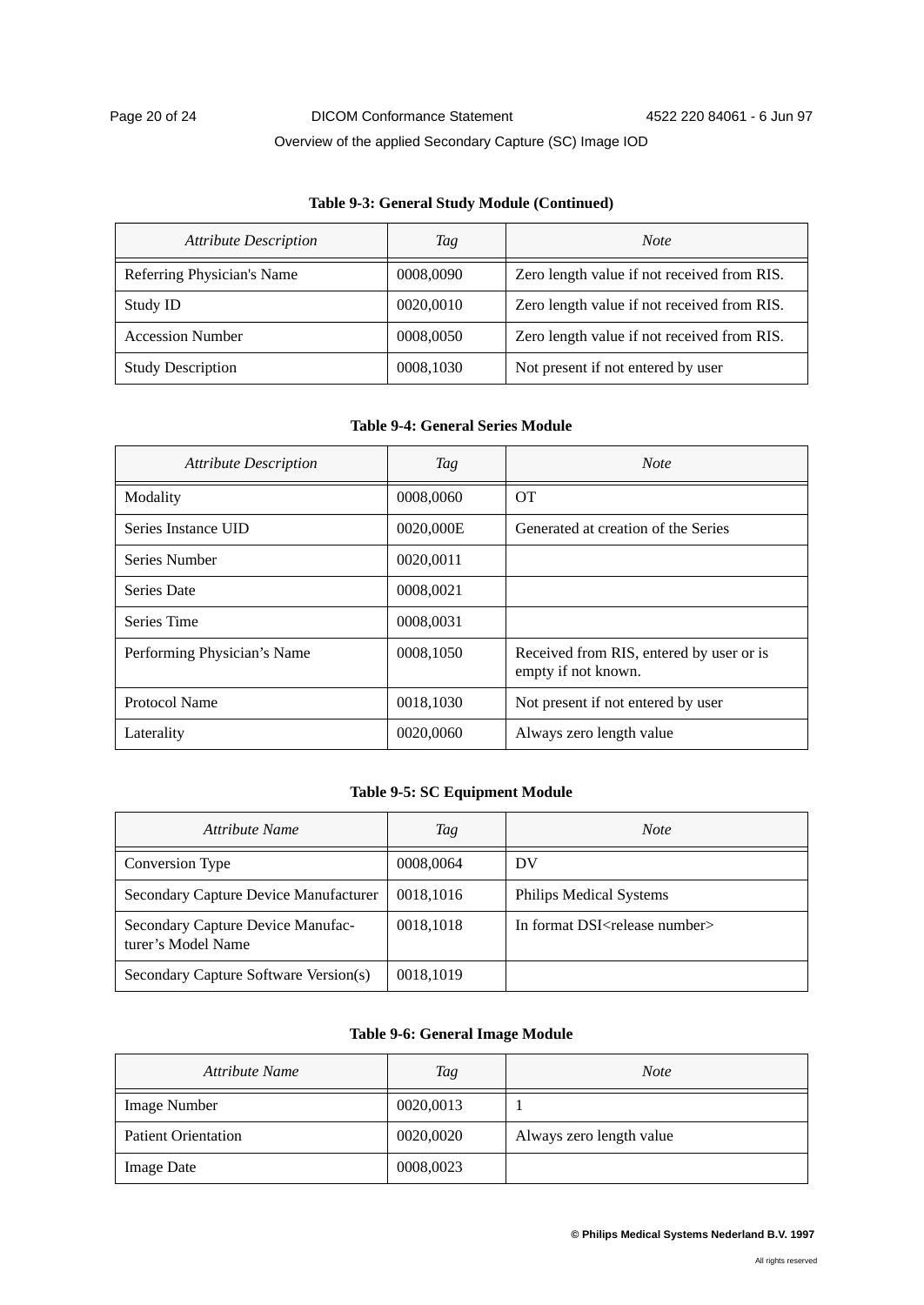### **Table 9-6: General Image Module (Continued)**

| Attribute Name            | Tag       | <b>Note</b>                                                                                                                                                                                                                |
|---------------------------|-----------|----------------------------------------------------------------------------------------------------------------------------------------------------------------------------------------------------------------------------|
| Image Time                | 0008,0033 |                                                                                                                                                                                                                            |
| <b>Acquisition Number</b> | 0020,0012 |                                                                                                                                                                                                                            |
| <b>Acquisition Date</b>   | 0008,0022 |                                                                                                                                                                                                                            |
| <b>Acquisition Time</b>   | 0008,0032 |                                                                                                                                                                                                                            |
| <b>Image Comments</b>     | 0020,4000 | Contains also the DSI image annotations on<br>normal (i.e. non zoomed) images in the for-<br>mat " $(x,y)$ <text>".<br/>This attribute is not present if not entered by<br/>user and if no annotations are present.</text> |

#### **Table 9-7: Image Pixel Module**

| Attribute Name             | Tag       | <b>Note</b>                                                                                                            |
|----------------------------|-----------|------------------------------------------------------------------------------------------------------------------------|
| Samples per Pixel          | 0028,0002 | 1                                                                                                                      |
| Photometric Interpretation | 0028,0004 | MONOCHROME2                                                                                                            |
| Rows                       | 0028,0010 | 512 or 1024 The actual image size in 60 Hz<br>DSI systems is smaller: 480 or 960.                                      |
| Columns                    | 0028,0011 | Equal to the value of Rows (512 or 1024)<br>The actual image size in 60 Hz DSI systems<br>is smaller: $480$ or $960$ . |
| <b>Bits Allocated</b>      | 0028,0100 | 8                                                                                                                      |
| <b>Bits Stored</b>         | 0028,0101 | 8                                                                                                                      |
| High Bit                   | 0028,0102 | 7                                                                                                                      |
| Pixel Representation       | 0028,0103 | 0000H                                                                                                                  |
| Pixel Data                 | 7FE0,0010 |                                                                                                                        |

#### **Table 9-8: SC Image Module**

| Attribute Name            | Tag       | <b>Note</b> |
|---------------------------|-----------|-------------|
| Date of Secondary Capture | 0018,1012 |             |
| Time of Secondary Capture | 0018,1014 |             |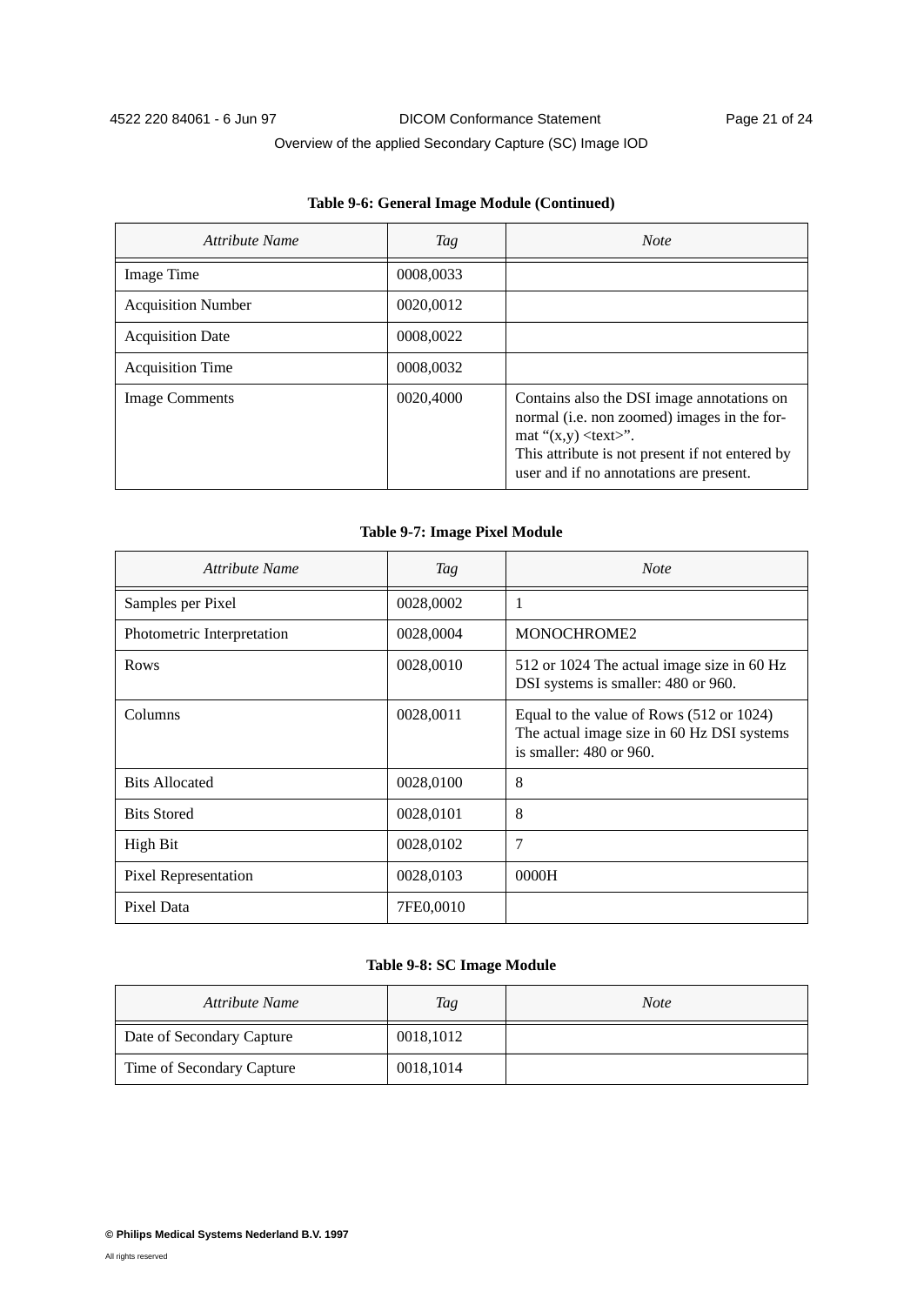### **Table 9-9: SOP Common Module**

| Attribute Name          | Tag       | <b>Note</b>                        |
|-------------------------|-----------|------------------------------------|
| <b>SOP Class UID</b>    | 0008,0016 | 1.2.840.10008.5.1.4.1.1.7          |
| <b>SOP</b> Instance UID | 0008,0018 | Generated at creation of the image |
| Specific Character Set  | 0008,0005 | <b>ISO IR 100</b>                  |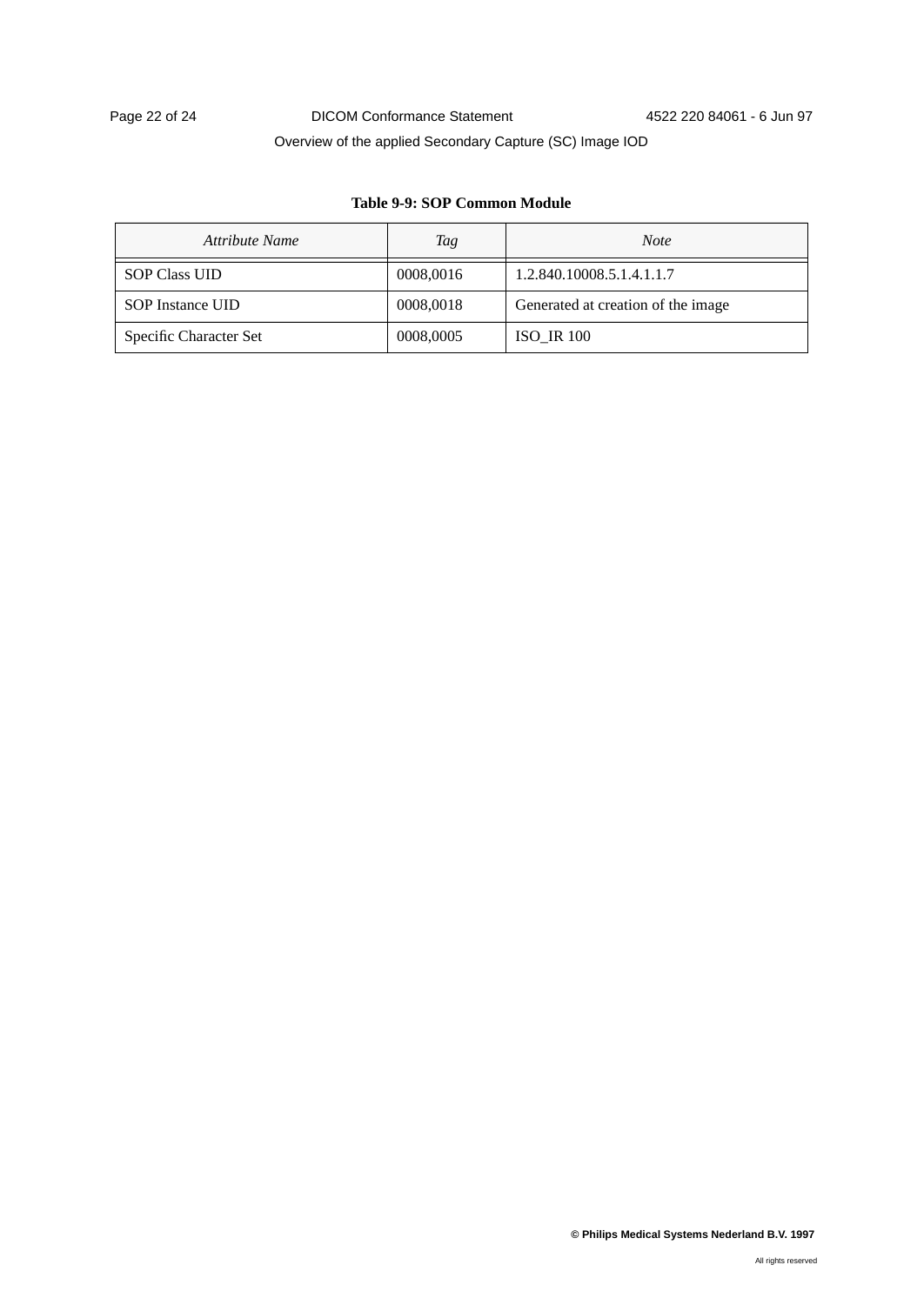# **10 Overview of the applied Modality Worklist IOD**

This chapter specifies in detail the applied attributes in the C-FIND Service Element of this supported SOP Class.

The list of possible values are given (if applicable). The situation that an attribute is present conditionally/optionally or that an attribute may contain a zero length value, is indicated too.

| Attribute Name                              | <b>Tag</b> | <b>Note</b>                                                                          |
|---------------------------------------------|------------|--------------------------------------------------------------------------------------|
| Patient's Name                              | 0010,0010  | Return key                                                                           |
| Patient ID                                  | 0010,0020  | Return key                                                                           |
| <b>Patient's Birth Date</b>                 | 0010,0030  | Return key                                                                           |
| Patient's Sex                               | 0010,0040  | Return key                                                                           |
| Scheduled Procedure Step Sequence           | 0040,0100  | Return key                                                                           |
| $>$ Modality                                | 0008,0060  | Fixed Single Value matching is applied.<br>Applied value(s): RF                      |
| > Scheduled Station AE Title                | 0040,0001  | Fixed Single Value matching is applied (which<br>is the configured Application Name) |
| > Scheduled Procedure Step Start<br>Time    | 0040,0003  | Return key                                                                           |
| > Scheduled Performing Physician's<br>Name  | 0040,0006  | Return key                                                                           |
| Study Instance UID                          | 0020,000D  | Return key                                                                           |
| <b>Requested Procedure Code</b><br>Sequence | 0032,1064  | Return key                                                                           |
| > Code Value                                | 0008,0100  | Return key                                                                           |
| > Coding Scheme Designator                  | 0008,0102  | Return key                                                                           |
| $>$ Code Meaning                            | 0008,0104  | Return key                                                                           |
| Requested Procedure ID                      | 0040,1001  | Return key                                                                           |
| <b>Accession Number</b>                     | 0008,0050  | Return key                                                                           |
| Referring Physician's Name                  | 0008,0090  | Return key                                                                           |

**Table 10-1: Modality Worklist Information Model - FIND SOP Class - C-FIND**